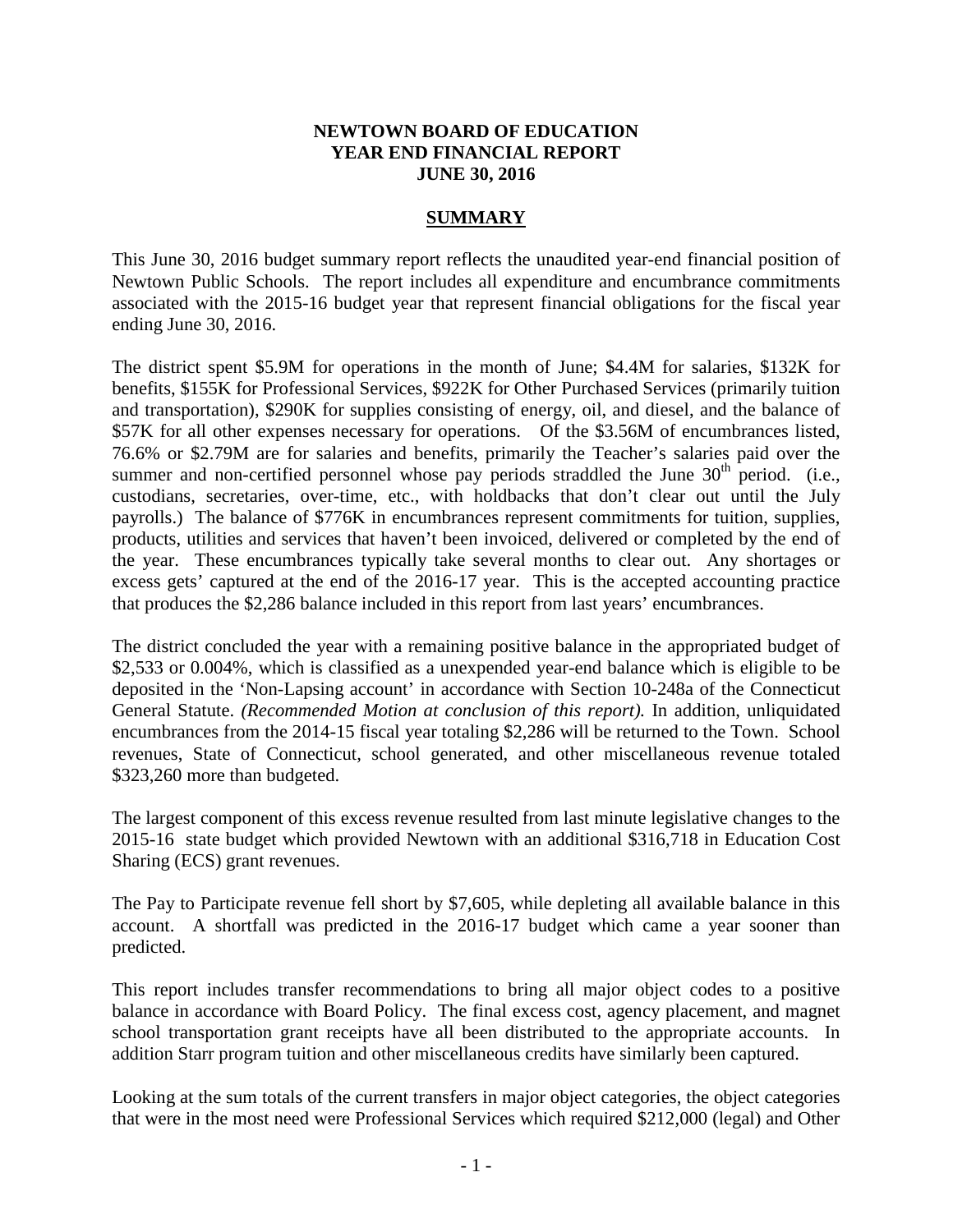Purchased Services which required \$922,700 (tuition and transportation). These two objects of over expenditure resulted in the need to freeze 2015-16 operations in order to cover this \$1.1M shortage. While the Tuition and Transportation expenditures were predicted as early as this past September, the legal shortage was a later breaking development. This financial stress will be reflected significantly during next years' budget development.

Accounts outside of these two objects will appear to reflect significant budget increases due to the deliberate budget holds necessary to manage this situation. These increases will appear in the Training and Professional Development accounts, Plant Services and Repairs, all Supply accounts, Textbooks and Equipment, and all the accounts which provided the funds required to maintain an overall positive position.

Over the course of the year the current transfers combined with the year to date transfers sum out as follows:

| 100 Salaries                     | (\$131,000)   |
|----------------------------------|---------------|
| 200 Employee Benefits            | $(\$61,900)$  |
| <b>300 Professional Services</b> | \$206,500     |
| 400 Purchased Property Services  | $(\$267,300)$ |
| 500 Other Purchased Services     | \$930,419     |
| 600 Supplies                     | $(\$602,719)$ |
| 700 Property                     | $(\$65,000)$  |
| 800 Miscellaneous                | $(\$9,000)$   |
|                                  |               |

The rationale for these transfers have been highlighted throughout the year in these monthly financial reports. The final recommended transfers are included in order to bring all major objects to a positive position. The operating guideline is generally to have all sub account object categories to be within \$5,000, plus/minus.

Many other balances of a less sizeable nature are evident and distributed within the attached financial report.

Because of the difficulties of the current year it was necessary to charge a number of Hawley operating costs to the Hawley Fund. The following were expensed against the fund:

| 1) Repairs     | \$10,230 |
|----------------|----------|
| 2) Natural Gas | 3,780    |
| 3) Electricity | 15,300   |
| 4) Fuel Oil    | 10,753   |

For a total expenditure of \$40,063. This leaves a balance of \$42,508 in this fund on June  $30<sup>th</sup>$ this year.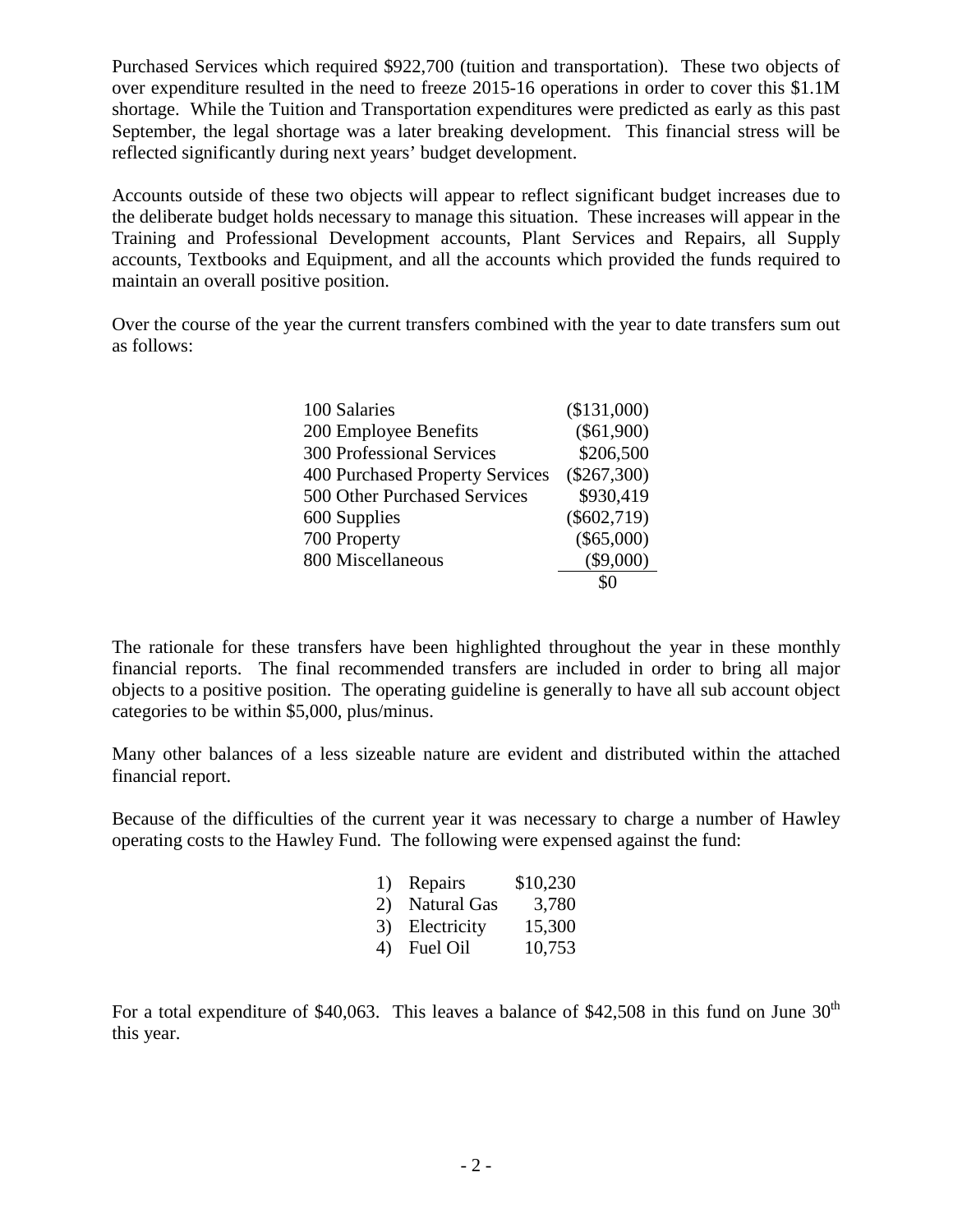The Other Purchased Services category constitutes the next largest encumbrance following the Salaries account. Within this category is the Out of District Tuition with an encumbrance of \$284,753. This is reserved for a few tuitions that have since been processed, and two mediated settlements that are currently being finalized. Due to the overall conditions of this account it is necessary to book a receivable for the \$83,284 Excess Cost Grant adjustment resulting from the special legislation which was approved for the district due to the adverse effects of the Federal grants added to our per pupil costs. This revenue is not expected until April of 2017.

During the month of June we received a revenue of \$17,962.74 for the spring pay to participate for interscholastic athletics. This amount was \$7,605.26 less than expected.

All accounts were reviewed and purchases scrutinized on a continuing basis to assure a positive financial position. Newtown Public Schools achieved the results expected by the Board of Education operating within its operating budget.

Providing current financial information to the Board of Education is essential in order to remain within the allotted budget while maintaining a financial spending plan that meets the mission and goals of Newtown Board of Education. The fiscal year ended within the allotted budget.

# **School Emergency Response to Violence (Project SERV)**

The district was awarded a continuing SERV grant called the Extended Services Grant in the amount of \$3,170,625. This grant addresses the long-term recovery efforts of the district. The grant period began on August 16, 2014 and ran through June 30, 2016. It covered security guards, social workers, school psychologists, guidance counselors, substitute teachers, and administrative / recovery support. This grant was intended to be used to meet acute needs and restore the learning environment.

# Extended Services Grant

| <b>Approved Budget</b>        | \$3,170,625 |
|-------------------------------|-------------|
| $FY$ 2014/16 Expenses         | \$2,875,146 |
| <b>Remaining Fund Balance</b> | \$295,479   |

The district is currently in an extension phase or final period with the SERV Extended Services Grant. This final phase will cover the period of July 1, 2016 – February 28, 2017. Only a few BOE positions will be funded through this final grant such as social workers, psychologists, and district support.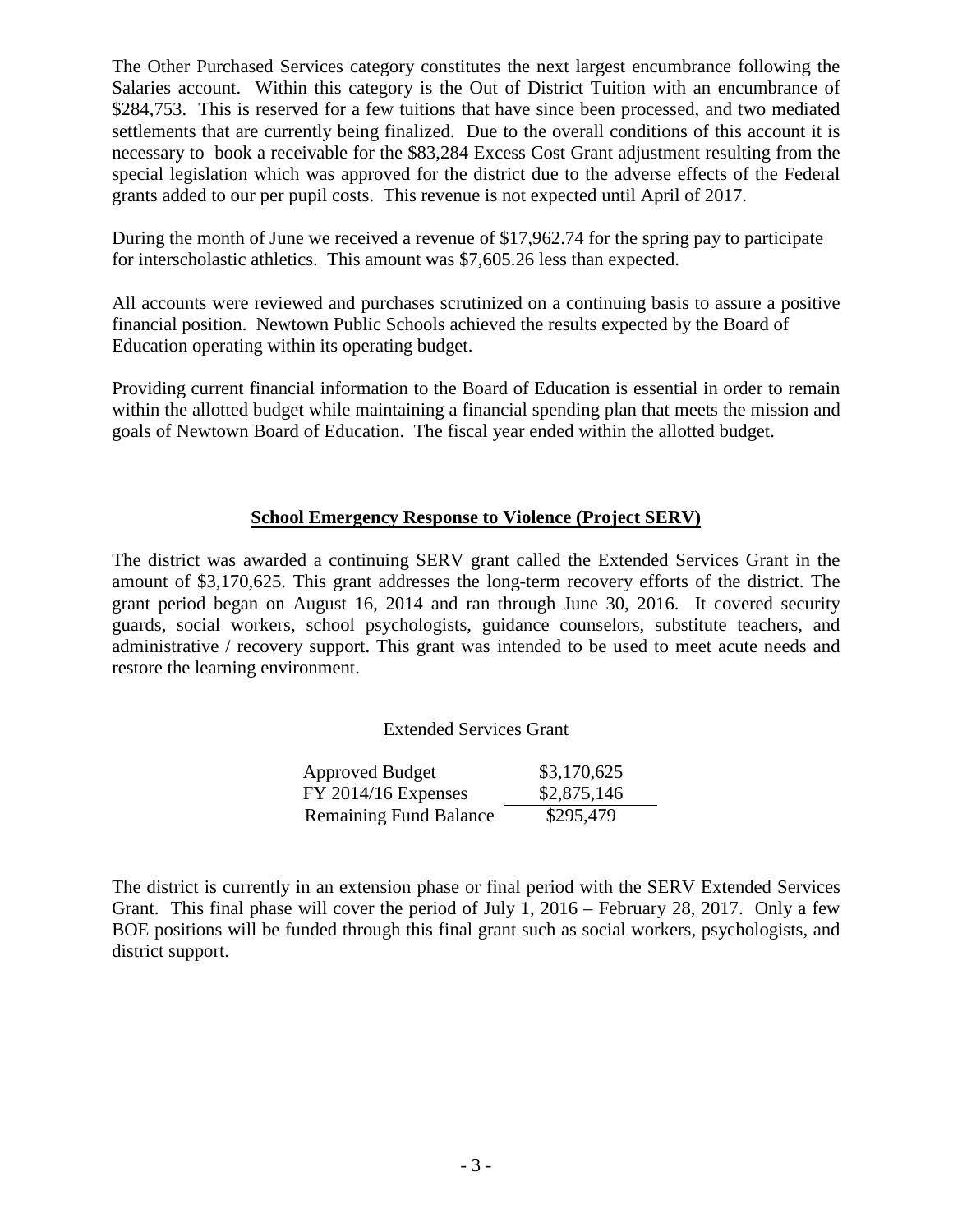### **Department of Justice-Victims Grant (DOJ)**

Under the Department of Justice, the NBOE collaborated with the Town in submitting an application for a victims of crime grant. The Office for victims of crime fund supports a broad array of programs and services that focus on helping victims in the immediate aftermath of crime and continuing to support them as they rebuild their lives.

The Department of Justice Grant has come to a close as of December 31, 2015.

#### DOJ Grant

|                           | $07/01/2013 - 12/30/2015$<br>Phase II | $07/01/2013 - 12/30/2015$<br>Supplemental |
|---------------------------|---------------------------------------|-------------------------------------------|
| <b>Submitted Budget</b>   | \$1,642, 906                          | \$236,746                                 |
| 2013-2016 Expenses        | $-$1,633,934$                         | $-$ \$207,536                             |
| <b>Unexpended Balance</b> | \$8,972                               | \$29,210                                  |

## **State of Connecticut Department of Emergency Services and Public Protection School Security Grant (SSG)**

The district was awarded a grant for State reimbursements on October 31, 2014, for additional security measures throughout the district. The original budget submitted was for \$969,264 worth of improvements, primarily hardening and added security surveillance, access, and communication. The State has committed to a 36.79% reimbursement, which is estimated to be \$356,592 of State assistance on the original budget. The local match will be provided for via several funding sources which include \$150,955 which has been paid for from the 2013-14 budget (before the State announced that expenditures in that year were eligible under this program), along with a balance of \$511,016 from the DOJ funds resulting from the CRISIS Phase of the 2012-13 fiscal year. Also Non Lapsing Funds of \$47,185 from the 2013-14 and \$12,909 from the 2014-15 fiscal years, which were set aside by the Board of Finance on the school districts behalf for this purpose. The program has recently been extended to June 30, 2017 by the State.

| Expenditures            |               | <b>Funding Sources</b>     |           |  |  |  |  |  |  |  |
|-------------------------|---------------|----------------------------|-----------|--|--|--|--|--|--|--|
| <b>Submitted Budget</b> | \$969,264     | <b>DOJ</b>                 | \$511,016 |  |  |  |  |  |  |  |
| Expended to $6/30/16$   | $-$ \$719,010 | 2013-14 Budget             | \$150,955 |  |  |  |  |  |  |  |
| <b>Balance</b>          | \$250,254     | <b>State Reimbursement</b> | \$264,524 |  |  |  |  |  |  |  |
|                         |               | Non-Lapsing                | \$60,094  |  |  |  |  |  |  |  |
|                         |               | <b>Total Available</b>     | \$986,589 |  |  |  |  |  |  |  |

It is unlikely that the entire budget will be spent by the end of this year as items came in at less than the estimated budget.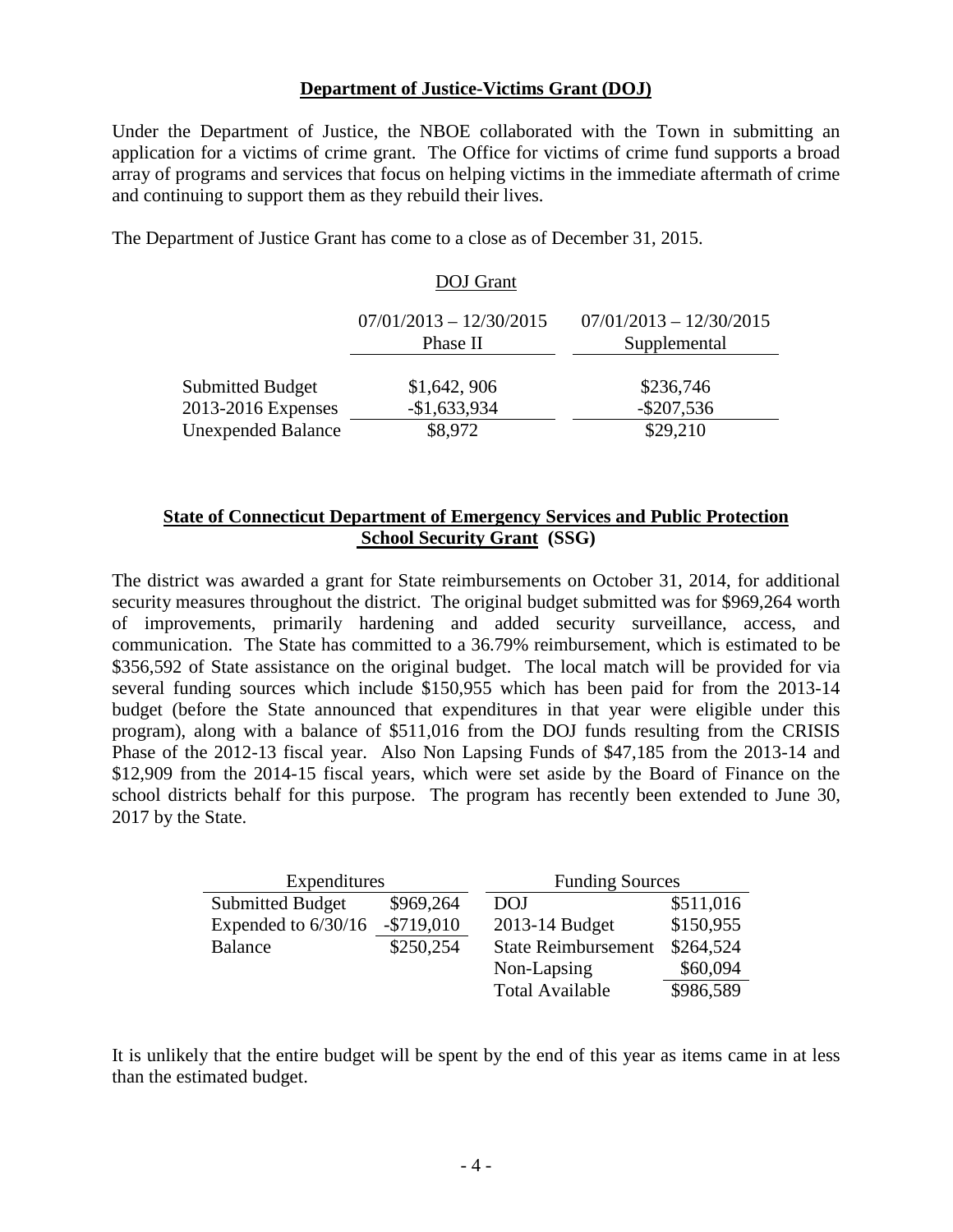Following the offsetting revenue schedule of the monthly report is a schedule of Building and Site Maintenance Projects completed this year. The district was able to complete everything that was planned except for two projects which need to be pushed out to the 2017-18 school year. Finally, there is a schedule on cash donations for the year.

All these items are unaudited and subject to change.

Recommended Motion for Non-Lapsing Account 8/16/16

Move that the Board of Education request of the Board of Finance that the unexpended funds from the 2015-16 fiscal year budget appropriation in the amount of \$2,533 be deposited into the Non-Lapsing account, established in accordance with Connecticut General Statute Section 10-248a, for educational purposes. Further to this action, is that the source of these funds are detailed on the year-end financial report as previously approved by this Board of Education and further that the intended current anticipated use of said funds will be to provide a portion of local funds necessary for further security enhancements to its schools in accordance with the School Security Grant which has been extended to June 30, 2017.

Ronald J. Bienkowski Director of Business August 8, 2016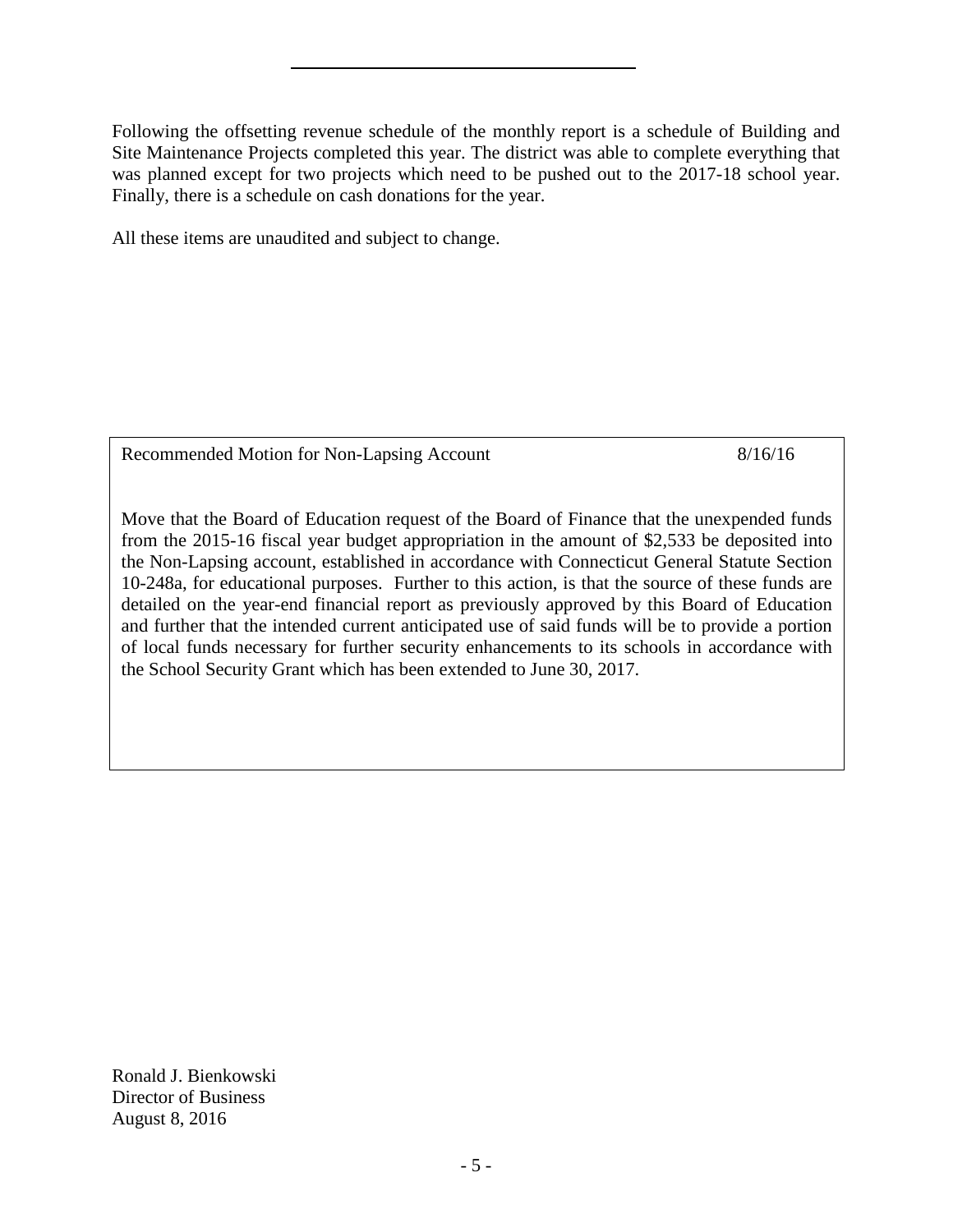## **NEWTOWN PUBLIC SCHOOLS GENERAL FUND EXPENDITURE AND REVENUE BALANCE**

The Board of Education should feel confident that the needs of the school system and unanticipated repairs and energy expenses have been met as a result of carefully conducted discussions at public Board of Education meetings with sensitivity to the community and in compliance with all legal requirements and expectations.

The General Fund account history and school revenue balances over the last several years demonstrates that the Board of Education has managed to provide the required educational opportunities to the students of Newtown while operating within the budget appropriation approved by its citizens.

|          | Unexpended          | <b>Unliquidated Encumbrances</b> | School       |
|----------|---------------------|----------------------------------|--------------|
| Year-End | <b>Budget Funds</b> | From the Prior Year              | Revenues     |
| 6/30/02  | \$23,322            | \$961                            | \$42,482     |
| 6/30/03  | \$32,962            | \$0                              | (\$18,647)   |
| 6/30/04  | \$26,809            | \$4,723                          | (\$120, 145) |
| 6/30/05  | \$9,000             | \$15,387                         | \$130,634    |
| 6/30/06  | \$272,100           | \$27,911                         | \$134,370    |
| 6/30/07  | \$1,474             | \$18,751                         | \$117,800    |
| 6/30/08  | \$7,688             | \$1,233                          | \$15,485     |
| 6/30/09  | \$7,773             | \$432                            | \$51,263     |
| 6/30/10  | \$155,762           | \$12,696                         | $(\$88,921)$ |
| 6/30/11  | \$58,670            | \$74,159                         | \$8,659      |
| 6/30/12  | \$38,167            | \$33,959                         | \$101,024    |
| 6/30/13  | \$6,035             | \$222                            | \$51,767     |
| 6/30/14  | \$47,185            | \$12,195                         | \$6,236      |
| 6/30/15  | \$12,909            | \$16,345                         | $(\$21,056)$ |
| 6/30/16  | \$2,533             | \$2,286                          | \$323,260    |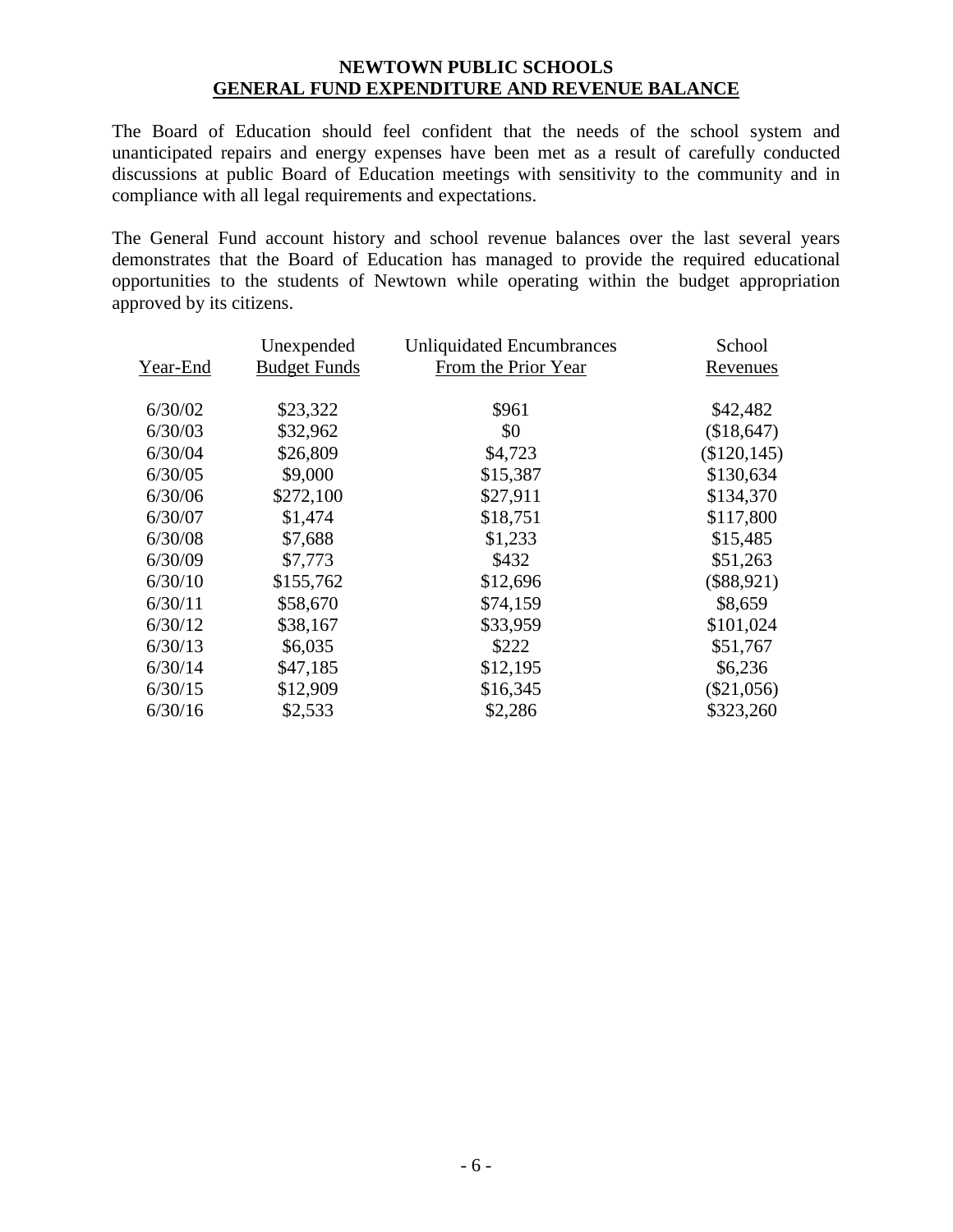# **TERMS AND DEFINITIONS**

The Newtown Board of Education's Monthly Financial Report provides summary financial information in the following areas:

- Object Code a service or commodity obtained as the result of a specific expenditure defined by eight categories: Salaries, Employee Benefits, Professional Services, Purchased Property Services, Other Purchased Services, Supplies, Property, and Miscellaneous.
- Expense Category further defines the type of expense by Object Code
- Expended 2014-15 actual (unaudited) expenditures of the prior fiscal year (for comparison purposes)
- Approved Budget indicates the town approved financial plan used by the school district to achieve its goals and objectives.
- YTD Transfers identified specific cross object codes requiring adjustments to provide adequate funding for the fiscal period. This includes all transfers made to date.
- Current Transfers identifies the recommended cross object codes for current month action. (No current transfers indicated)
- Current Budget adjusts the Approved Budget calculating adjustments (+ or -) from transfers to the identified object codes.
- Year-To-Date Expended indicates the actual amount of cumulative expenditures processed by the school district through the month-end date indicated on the monthly budget summary report.
- Encumbered indicates approved financial obligations of the school district as a result of employee salary contracts, purchasing agreements, purchase orders, or other identified obligations not processed for payment by the date indicated on the monthly budget summary report.
- Balance calculates object code account balances, subtracting expenditures and encumbrances from the current budget amount, indicating unobligated balances or shortages.
- Anticipated Obligation is a column which provides a method to forecast expense category fund balances that have not been approved via an encumbrance, but are anticipated to be expended or remain with an account balance to maintain the overall budget funding level. Receivable revenue (i.e., grants) are now included in this column which has the effect of netting the expected expenditure.
- Projected Balance calculates the object code balances subtracting the Anticipated Obligations. These balances will move up and down as information is known and or decisions are anticipated or made about current and projected needs of the district.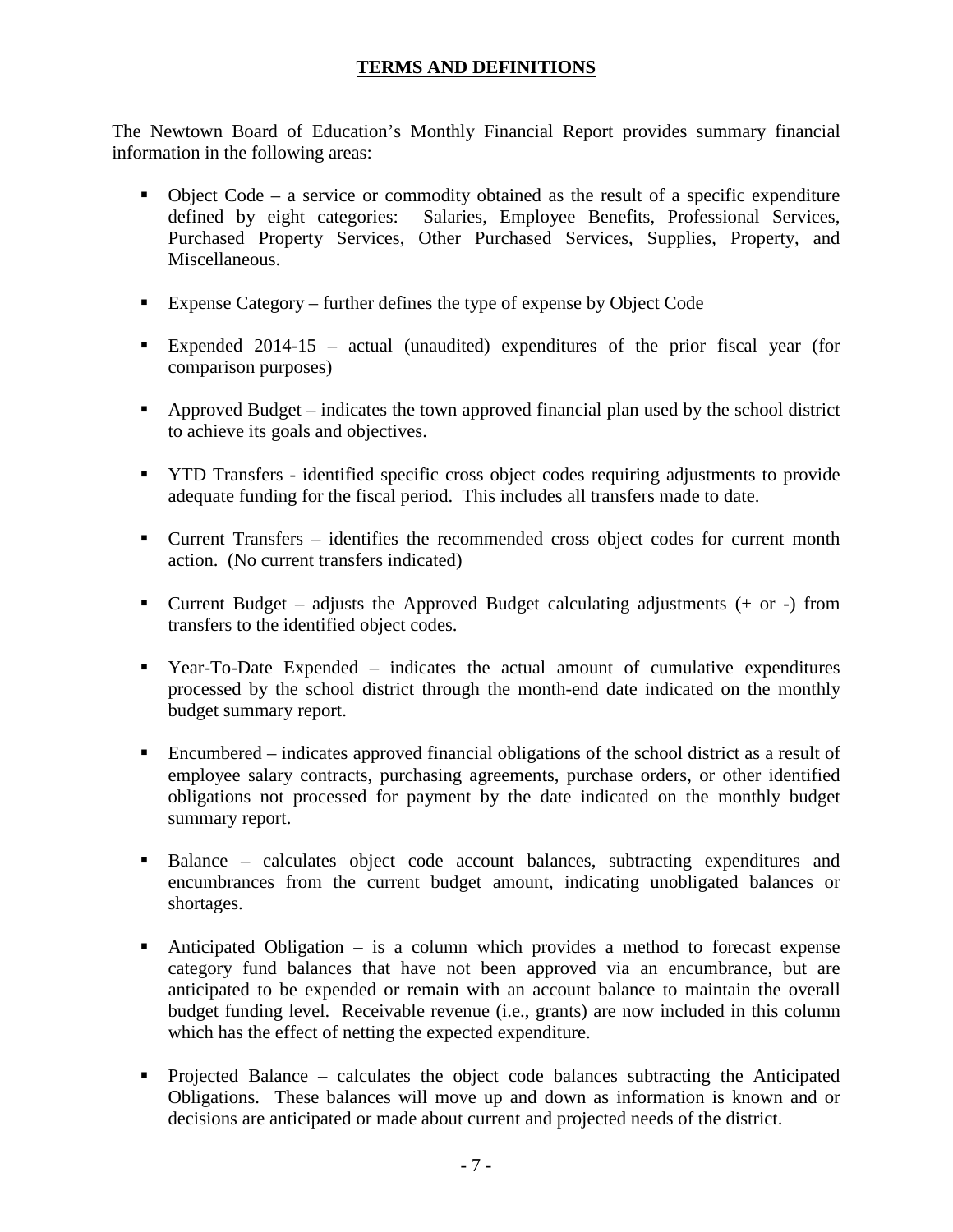The monthly budget summary report also provides financial information on the State of Connecticut grant reimbursement programs (Excess Cost and Agency Placement Grants and Magnet Grant Transportation). These reimbursement grants/programs are used to supplement local school district budget programs as follows:

Excess Cost Grant – this State of Connecticut reimbursement grant is used to support local school districts for education costs of identified special education students whose annual education costs exceed local prior year per pupil expenditure by 4 ½. Students placed by the Department of Child and Family services (DCF) are reimbursed after the school district has met the prior year's per pupil expenditure. School districts report these costs annually in December and March of each fiscal year. State of Connecticut grant calculations are determined by reimbursing eligible costs (60%-100%) based on the SDE grant allocation and all other town submittals. Current year receipts results from the state reporting done in December. We receive notice of what we are eligible for in early April.

Magnet Transportation Grant – provides reimbursement of \$1,300 for local students attending approved Magnet school programs. The budgeted grant is \$62,400 for this year while the amount received was \$63,700.

The last portion of the monthly budget summary reports school generated revenue fees that are anticipated revenue to the Town of Newtown, Fees include:

- High school fees for three identified programs with the highest amount of fees anticipated from the high school sports participation fees.
- Building related fees for the use of the high school pool facility, and
- Miscellaneous fees.

The receipts from these fees were \$7,549 less than budgeted due to a dimishment of receipts from pay to participate receipts.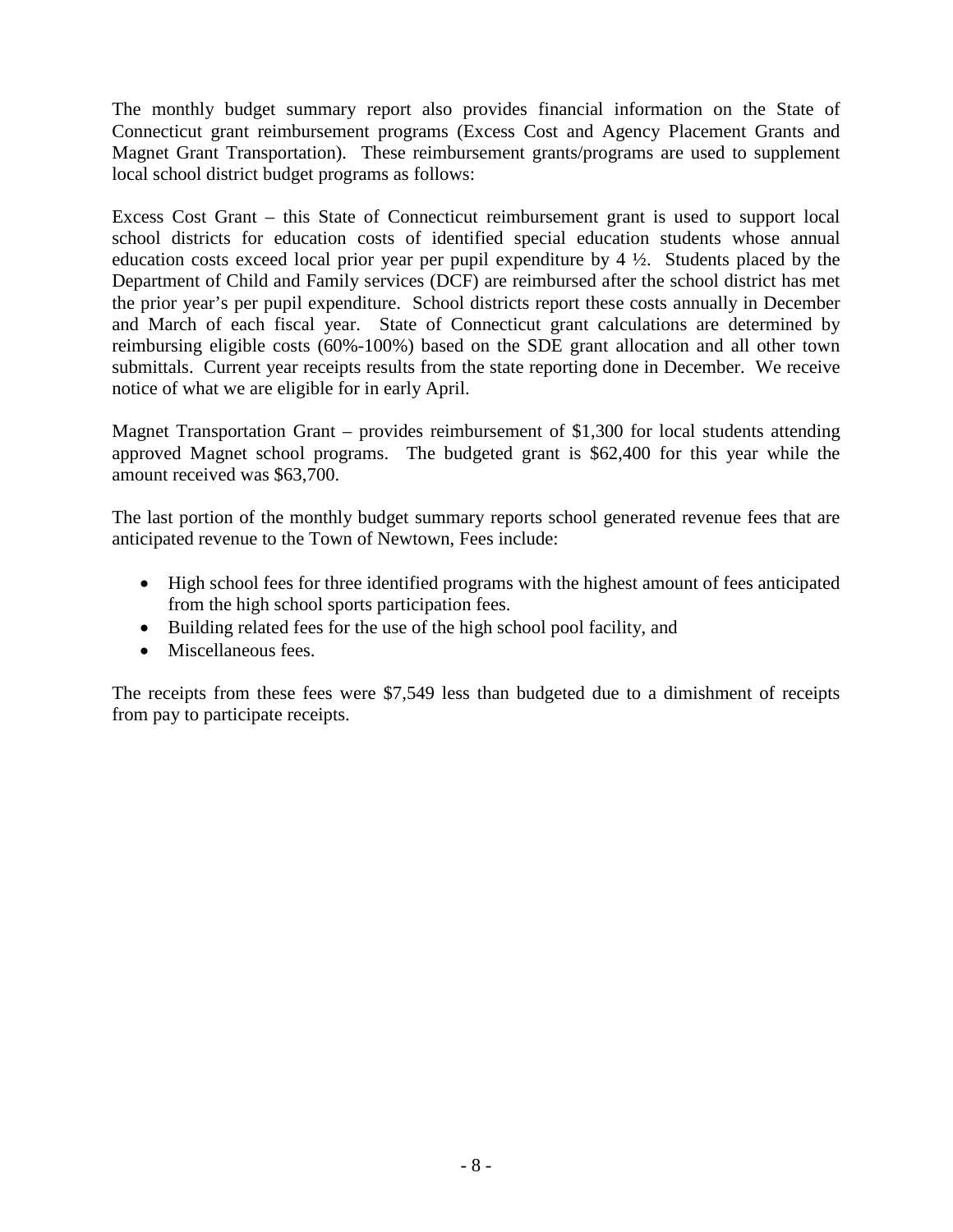#### BUDGET SUMMARY REPORT

#### FOR THE MONTH ENDING - JUNE 30, 2016 (Unaudited)

| <b>OBJECT</b><br><b>CODE</b> | <b>EXPENSE CATEGORY</b>          | <b>EXPENDED</b><br>$2014 - 2015$ |     | <b>APPROVED</b><br><b>BUDGET</b> | <b>YTD</b><br><b>TRANSFERS</b><br>$2015 - 2016$ |        | <b>CURRENT</b><br><b>TRANSFERS</b> | <b>CURRENT</b><br><b>BUDGET</b> |      | <b>YTD</b><br><b>EXPENDED</b> |    | <b>ENCUMBER</b> |      | <b>BALANCE</b> |
|------------------------------|----------------------------------|----------------------------------|-----|----------------------------------|-------------------------------------------------|--------|------------------------------------|---------------------------------|------|-------------------------------|----|-----------------|------|----------------|
|                              | <b>GENERAL FUND BUDGET</b>       |                                  |     |                                  |                                                 |        |                                    |                                 |      |                               |    |                 |      |                |
| 100                          | <b>SALARIES</b>                  |                                  |     | 45,087,071 \$                    |                                                 | $-5$   | $(131,000)$ \$                     | 44,956,071                      | - \$ | 42,233,957 \$                 |    | 2,721,764 \$    |      | 350            |
| 200                          | <b>EMPLOYEE BENEFITS</b>         |                                  |     | 10,705,454 \$                    |                                                 | $-$ \$ | $(61,900)$ \$                      | 10,643,554 \$                   |      | 10,576,611 \$                 |    | 66,888 \$       |      | 55             |
| 300                          | <b>PROFESSIONAL SERVICES</b>     | $907,519$ \$<br>\$               |     | 788,173 \$                       | $(5,500)$ \$                                    |        | 212,000 \$                         | 994,673 \$                      |      | 953,489 \$                    |    | $40,499$ \$     |      | 685            |
| 400                          | <b>PURCHASED PROPERTY SERV.</b>  |                                  |     | 2,133,580 \$                     | $1,500$ \$                                      |        | $(268,800)$ \$                     | 1,866,280 \$                    |      | 1,755,724 \$                  |    | $110,456$ \$    |      | 100            |
| 500                          | <b>OTHER PURCHASED SERVICES</b>  |                                  |     | 7,625,933 \$                     | 7,719 \$                                        |        | 922,700 \$                         | 8,556,352 \$                    |      | 8,052,499 \$                  |    | 503,808 \$      |      | 45             |
| 600                          | <b>SUPPLIES</b>                  | S.                               |     | 4,391,767 \$                     | $(3,719)$ \$                                    |        | $(599,000)$ \$                     | 3,789,048 \$                    |      | 3,687,240 \$                  |    | $101,356$ \$    |      | 452            |
| 700                          | <b>PROPERTY</b>                  | $\mathbb{S}$<br>532,858 \$       |     | 786,012 \$                       |                                                 | $-$ \$ | $(65,000)$ \$                      | 721,012 \$                      |      | 699,519 \$                    |    | $21,002$ \$     |      | 492            |
| 800                          | <b>MISCELLANEOUS</b>             | \$                               |     | 69,956 \$                        |                                                 | - \$   | $(9,000)$ \$                       | $60,956$ \$                     |      | $60,602$ \$                   |    |                 | - \$ | 354            |
|                              | <b>TOTAL GENERAL FUND BUDGET</b> |                                  |     | 71,587,946 \$                    |                                                 | - \$   | $-$ \$                             | 71,587,946 \$                   |      | 68,019,641 \$                 |    | 3,565,772 \$    |      | 2,533          |
| 900                          | <b>TRANSFER NON-LAPSING</b>      | $\mathbb{S}$<br>12,909           |     |                                  |                                                 |        |                                    |                                 |      |                               |    |                 |      |                |
|                              | <b>GRAND TOTAL</b>               | \$71,345,304                     | -\$ | 71,587,946 \$                    | $\sim$                                          | - \$   | $- S$                              | 71,587,946                      | -S   | 68,019,641                    | -S | 3,565,772 \$    |      | 2,533          |

*( Audited )*  $\overline{a}$ 

 $\mathbf{r}$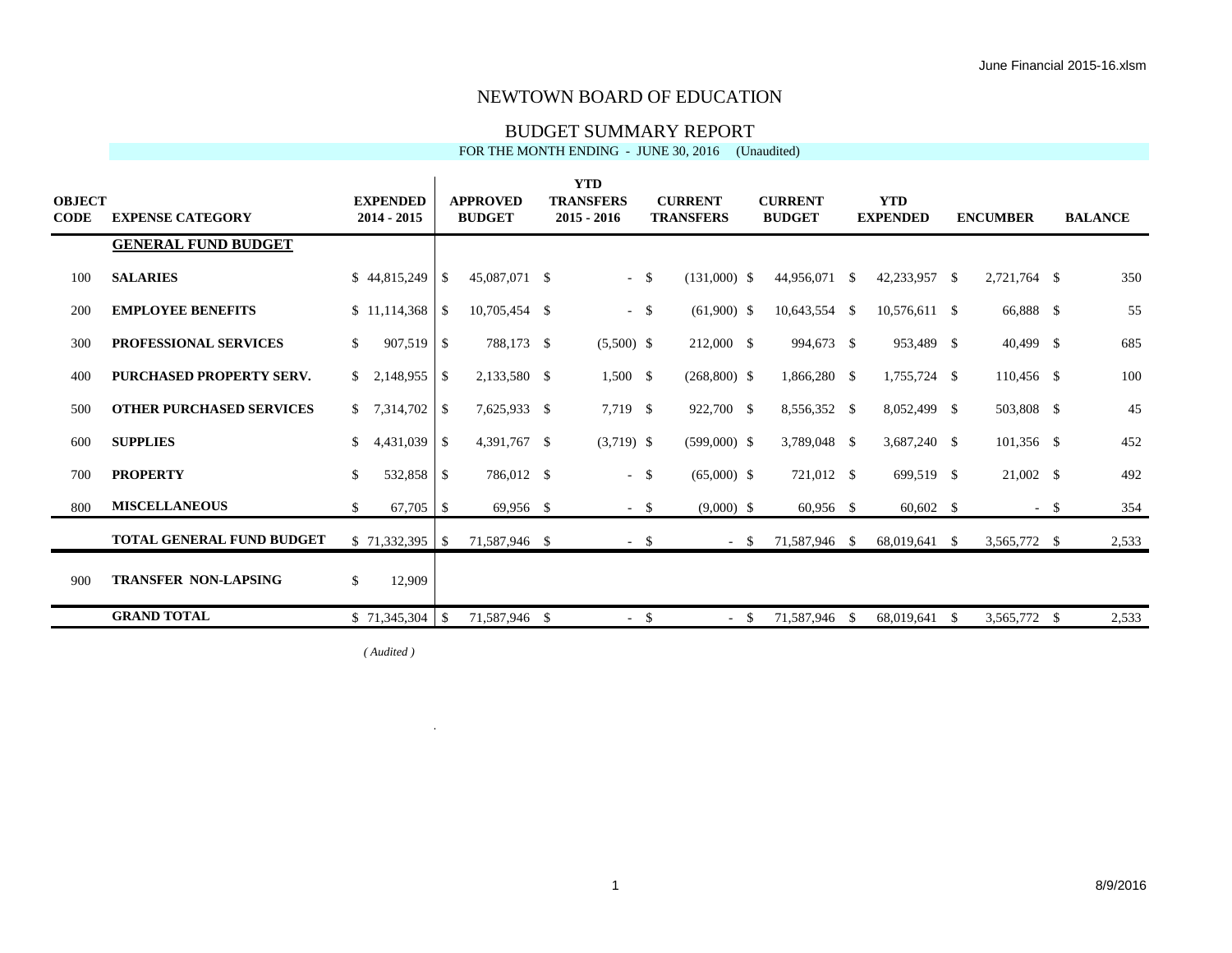## BUDGET SUMMARY REPORT

#### FOR THE MONTH ENDING - JUNE 30, 2016 (Unaudited)

| <b>OBJECT</b><br><b>CODE</b> | <b>EXPENSE CATEGORY</b>         |               | <b>EXPENDED</b><br>$2014 - 2015$ |                | <b>APPROVED</b><br><b>BUDGET</b> | <b>YTD</b><br><b>TRANSFERS</b><br>$2015 - 2016$ |                    | <b>CURRENT</b><br><b>TRANSFERS</b> | <b>CURRENT</b><br><b>BUDGET</b> | <b>YTD</b><br><b>EXPENDED</b> |               | <b>ENCUMBER</b> |        | <b>BALANCE</b> |
|------------------------------|---------------------------------|---------------|----------------------------------|----------------|----------------------------------|-------------------------------------------------|--------------------|------------------------------------|---------------------------------|-------------------------------|---------------|-----------------|--------|----------------|
| <b>100</b>                   | <b>SALARIES</b>                 |               |                                  |                |                                  |                                                 |                    |                                    |                                 |                               |               |                 |        |                |
|                              | <b>Administrative Salaries</b>  | \$            | 3,006,639                        | $\overline{1}$ | 3,171,452 \$                     | $\equiv$                                        | - \$               | $(19,000)$ \$                      | 3,152,452 \$                    | $3,116,616$ \$                |               | 35,081 \$       |        | 754            |
|                              | Teachers & Specialists Salaries |               | \$ 30,187,768                    | -S             | 29,940,913 \$                    | 7,000 \$                                        |                    | 104,000 \$                         | 30,051,913 \$                   | 27,651,415 \$                 |               | 2,400,911 \$    |        | (414)          |
|                              | Early Retirement                | <sup>\$</sup> | $32,000$ \$                      |                | 84,500 \$                        | ÷.                                              | $\mathbf{\hat{s}}$ | $8,000$ \$                         | 92,500 \$                       | 92,500 \$                     |               |                 | -\$    |                |
|                              | Continuing Ed./Summer School    | \$            | 89.828                           | $\sqrt{S}$     | 93,673 \$                        | (7,000)                                         |                    |                                    | \$<br>86,673 \$                 | 83,155 \$                     |               | $3,570$ \$      |        | (52)           |
|                              | Homebound & Tutors Salaries     | \$.           | $372,132$ \$                     |                | 326,936 \$                       | $\sim$                                          | \$                 | $(57,000)$ \$                      | 269,936 \$                      | 268,737 \$                    |               | 1,686 \$        |        | (486)          |
|                              | <b>Certified Substitutes</b>    | \$            | 534,674 \$                       |                | 594,875 \$                       |                                                 | $-5$               | $(53,000)$ \$                      | 541,875 \$                      | 536,236 \$                    |               | 5,700 \$        |        | (61)           |
|                              | Coaching/Activities             | \$            | 525,627 \$                       |                | 543,480 \$                       |                                                 | $-5$               | $(9,000)$ \$                       | 534,480 \$                      | 533,857 \$                    |               |                 | $-$ \$ | 623            |
|                              | Staff & Program Development     | \$            | $204,214$ \\$                    |                | 205,000 \$                       |                                                 | $-$ \$             | $(58,000)$ \$                      | 147,000 \$                      | 133,263                       | - \$          | 14,087 \$       |        | (350)          |
|                              | <b>CERTIFIED SALARIES</b>       |               | \$34,952,882                     | <sup>\$</sup>  | 34,960,829 \$                    |                                                 | $-5$               | $(84,000)$ \$                      | 34,876,829 \$                   | 32,415,780 \$                 |               | 2,461,035 \$    |        | 14             |
|                              | Supervisors/Technology Salaries | \$            | 638,531                          | -\$            | 756,854 \$                       | 5,000                                           |                    |                                    | \$<br>761,854 \$                | 748,950 \$                    |               | 13,430 \$       |        | (526)          |
|                              | Clerical & Secretarial salaries | \$            | 2,000,375                        | $\mathsf{S}$   | 2,036,645 \$                     | 42,517 \$                                       |                    | $(1,000)$ \$                       | 2,078,162 \$                    | 2,022,354 \$                  |               | 54,939 \$       |        | 869            |
|                              | <b>Educational Assistants</b>   | \$.           | 2,094,517                        | $\overline{1}$ | 1,988,010 \$                     | $\sim$                                          | -\$                | 93,000 \$                          | 2,081,010 \$                    | 2,081,240 \$                  |               | $\sim$          | \$     | (230)          |
|                              | Nurses & Medical advisors       | \$            | 669,915 \$                       |                | 650,266 \$                       | 26,440 \$                                       |                    | $12,000$ \$                        | 688,706 \$                      | 614,992 \$                    |               | 74,047 \$       |        | (333)          |
|                              | Custodial & Maint Salaries      | \$            | 2,822,235                        | l \$           | 2,817,500 \$                     | 40,079 \$                                       |                    | $(1,000)$ \$                       | 2,856,579 \$                    | 2,762,570 \$                  |               | 93,966 \$       |        | 43             |
|                              | Non Certified Salary Adjustment | \$            |                                  | \$             | 114,036 \$                       | (114, 036)                                      |                    |                                    | \$<br>$\blacksquare$            | \$                            | <sup>\$</sup> | ÷.              | \$     |                |
|                              | Career/Job salaries             | \$            | 198,470                          | l \$           | 230,858 \$                       | $\sim$                                          | \$                 | $(36,000)$ \$                      | 194,858 \$                      | 194,780 \$                    |               | 653             | \$     | (575)          |
|                              | Special Education Svcs Salaries | \$            | 864,058                          | <b>S</b>       | 971,191 \$                       |                                                 | $-5$               | $(65,000)$ \$                      | 906,191 \$                      | 885,403                       | - \$          | $20,053$ \$     |        | 734            |
|                              | Attendance & Security Salaries  | \$            | 213,578                          | \$             | 235,265 \$                       |                                                 | $-5$               | $9,000$ \$                         | 244,265 \$                      | 244,248 \$                    |               | $1,228$ \$      |        | (1,211)        |
|                              | Extra Work - Non-Cert           | $\mathbb{S}$  | 92,025                           | \$             | 76,254 \$                        |                                                 | $-5$               | $(3,000)$ \$                       | 73,254 \$                       | 72,081 \$                     |               | 1,100S          |        | 73             |
|                              | Custodial & Maint. Overtime     | \$            | 233,174                          | -\$            | 210,363 \$                       |                                                 | $-$ \$             | $(49,000)$ \$                      | 161,363 \$                      | 159,627                       | \$            | 915             | \$     | 821            |
|                              | Civic activities/Park & Rec     | \$            | 35,490                           | S              | 39,000 \$                        |                                                 | $-$ \$             | $(6,000)$ \$                       | 33,000 \$                       | 31,933 \$                     |               | 396 \$          |        | 671            |
|                              | NON-CERTIFIED SALARIES          | $\mathbb{S}$  | 9,862,368                        | \$             | 10,126,242 \$                    |                                                 | $-$ \$             | $(47,000)$ \$                      | 10,079,242 \$                   | 9,818,178 \$                  |               | 260,729 \$      |        | 335            |
|                              | <b>SUBTOTAL SALARIES</b>        |               | $$44,815,249$ \\$                |                | 45,087,071 \$                    |                                                 | $-$ \$             | $(131,000)$ \$                     | 44,956,071 \$                   | 42,233,957                    | \$            | 2,721,764 \$    |        | 350            |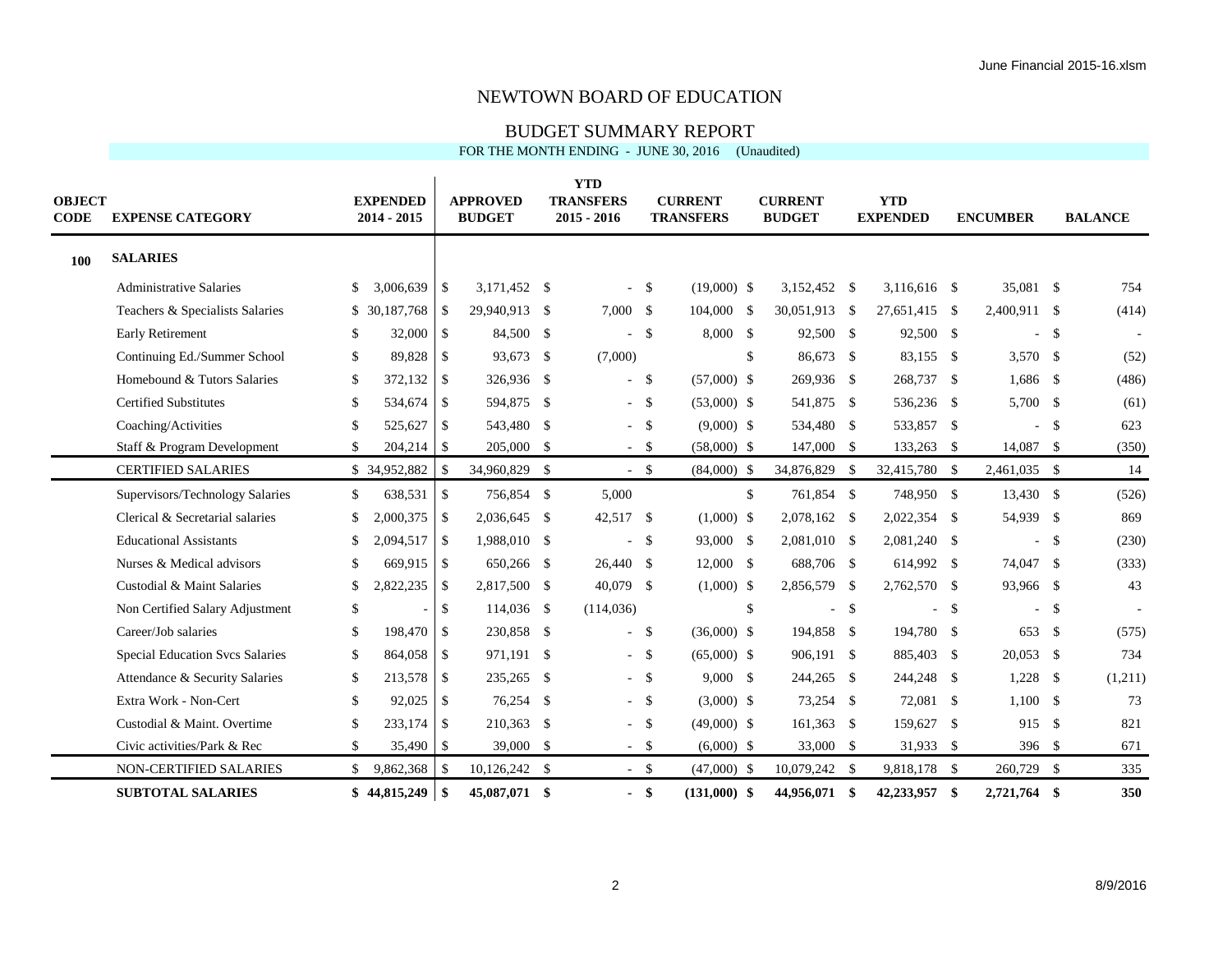#### BUDGET SUMMARY REPORT

| FOR THE MONTH ENDING - JUNE 30, 2016 (Unaudited) |  |  |
|--------------------------------------------------|--|--|
|--------------------------------------------------|--|--|

| OBJECT<br>CODE | <b>EXPENSE CATEGORY</b>                                                                |          | <b>EXPENDED</b><br>2014 - 2015 |                            | <b>APPROVED</b><br><b>BUDGET</b> |      | <b>YTD</b><br><b>TRANSFERS</b><br>$2015 - 2016$ |        | <b>CURRENT</b><br><b>TRANSFERS</b> | <b>CURRENT</b><br><b>BUDGET</b> |     | <b>YTD</b><br><b>EXPENDED</b> |     | <b>ENCUMBER</b>          |        | <b>BALANCE</b> |
|----------------|----------------------------------------------------------------------------------------|----------|--------------------------------|----------------------------|----------------------------------|------|-------------------------------------------------|--------|------------------------------------|---------------------------------|-----|-------------------------------|-----|--------------------------|--------|----------------|
| 200            | <b>EMPLOYEE BENEFITS</b>                                                               |          |                                |                            |                                  |      |                                                 |        |                                    |                                 |     |                               |     |                          |        |                |
|                | Medical & Dental Expenses                                                              | \$       | 8,713,310                      | $\overline{\phantom{a}}$   | 8,192,380 \$                     |      |                                                 | $-$ \$ | $(7,500)$ \$                       | 8,184,880 \$                    |     | 8,184,408 \$                  |     | 350 \$                   |        | 122            |
|                | Life Insurance                                                                         | \$       | 84,500                         | $\overline{\phantom{0}}$ 5 | 87,337                           | - \$ |                                                 | $-$ \$ | $(2,400)$ \$                       | 84,937 \$                       |     | 84,732 \$                     |     | $\overline{\phantom{a}}$ | \$     | 205            |
|                | FICA & Medicare                                                                        | \$       |                                |                            | 1,347,487 \$                     |      |                                                 | $-$ \$ | $(4,000)$ \$                       | 1,343,487 \$                    |     | 1,285,492 \$                  |     | 58,613 \$                |        | (619)          |
|                | Pensions                                                                               | \$       | 442,437                        | $\overline{1}$             | 501,329                          | - \$ | $\overline{\phantom{a}}$                        |        |                                    | \$<br>501,329 \$                |     | 501,410 \$                    |     | $\omega$                 | \$     | (81)           |
|                | Unemployment & Employee Assist.                                                        | \$       | 63,883 \$                      |                            | 74,000 \$                        |      | $\mathcal{L}_{\mathcal{A}}$                     | - \$   | $(48,000)$ \$                      | 26,000 \$                       |     | 17,642 \$                     |     | 7,925 \$                 |        | 433            |
|                | Workers Compensation                                                                   | \$       | 479,680 \$                     |                            | 502,921 \$                       |      | $\sim$                                          |        |                                    | \$<br>502,921 \$                |     | 502,926 \$                    |     |                          | $-$ \$ | (5)            |
|                | <b>SUBTOTAL EMPLOYEE BENEFITS</b>                                                      |          |                                |                            | 10,705,454 \$                    |      |                                                 | $-$ \$ | $(61,900)$ \$                      | 10,643,554                      | \$  | $10,576,611$ \$               |     | 66,888 \$                |        | 55             |
| 300            | <b>PROFESSIONAL SERVICES</b><br>Professional Services<br>Professional Educational Ser. | \$<br>\$ | 744,428 \$<br>163,091          | $\vert$ \$                 | 567,155 \$<br>221,018 \$         |      | $\overline{a}$<br>$(5,500)$ \$                  | - \$   | 304,000 \$<br>$(92,000)$ \$        | 871,155 \$<br>123,518 \$        |     | 830,601 \$<br>122,888 \$      |     | 39,514 \$<br>985 \$      |        | 1,040<br>(355) |
|                | <b>SUBTOTAL PROFESSIONAL SVCS</b>                                                      | \$       | 907,519                        | \$                         | 788,173 \$                       |      | $(5,500)$ \$                                    |        | $212,000$ \$                       | 994,673 \$                      |     | 953,489 \$                    |     | 40,499 \$                |        | 685            |
| 400            | <b>PURCHASED PROPERTY SVCS</b>                                                         |          |                                |                            |                                  |      |                                                 |        |                                    |                                 |     |                               |     |                          |        |                |
|                | Buildings & Grounds Services                                                           | \$       | 645,531                        | $\overline{\phantom{a}}$   | 661,375 \$                       |      |                                                 | $-$ \$ | $(50,000)$ \$                      | 611,375 \$                      |     | 597,481 \$                    |     | 14,723 \$                |        | (829)          |
|                | Utility Services - Water & Sewer                                                       | \$       | 109,859                        | $\overline{\phantom{a}}$   | 116,000 \$                       |      |                                                 | $-5$   | 15,000 \$                          | 131,000 \$                      |     | 106,671 \$                    |     | 24,407 \$                |        | (78)           |
|                | Building, Site & Emergency Repairs                                                     | \$       | 507,859                        | $\overline{\phantom{a}}$   | 460,850 \$                       |      |                                                 | $-$ \$ | $(53,800)$ \$                      | 407,050 \$                      |     | 386,386 \$                    |     | 20,605 \$                |        | 59             |
|                | <b>Equipment Repairs</b>                                                               | \$       | 274,022                        | $\vert$ \$                 | 296,738 \$                       |      | $(1,500)$ \$                                    |        | $(75,000)$ \$                      | 220,238 \$                      |     | 206,570 \$                    |     | $13,451$ \$              |        | 217            |
|                | Rentals - Building & Equipment                                                         | \$       | 297,181                        | $\overline{1}$             | 317,117 \$                       |      | $3,000$ \$                                      |        | $(22,000)$ \$                      | 298,117 \$                      |     | 296,519 \$                    |     | 942 \$                   |        | 656            |
|                | Building & Site Improvements                                                           | \$       | 314,503                        | $\vert$ \$                 | 281,500 \$                       |      | $\sim$                                          | - \$   | $(83,000)$ \$                      | 198,500 \$                      |     | 162,097                       | -S  | 36,328 \$                |        | 75             |
|                | <b>SUBTOTAL PUR. PROPERTY SER.</b>                                                     | \$       |                                |                            | 2,133,580 \$                     |      | 1,500                                           | - \$   | $(268, 800)$ \$                    | 1,866,280                       | -\$ | 1,755,724                     | -\$ | 110.456 \$               |        | 100            |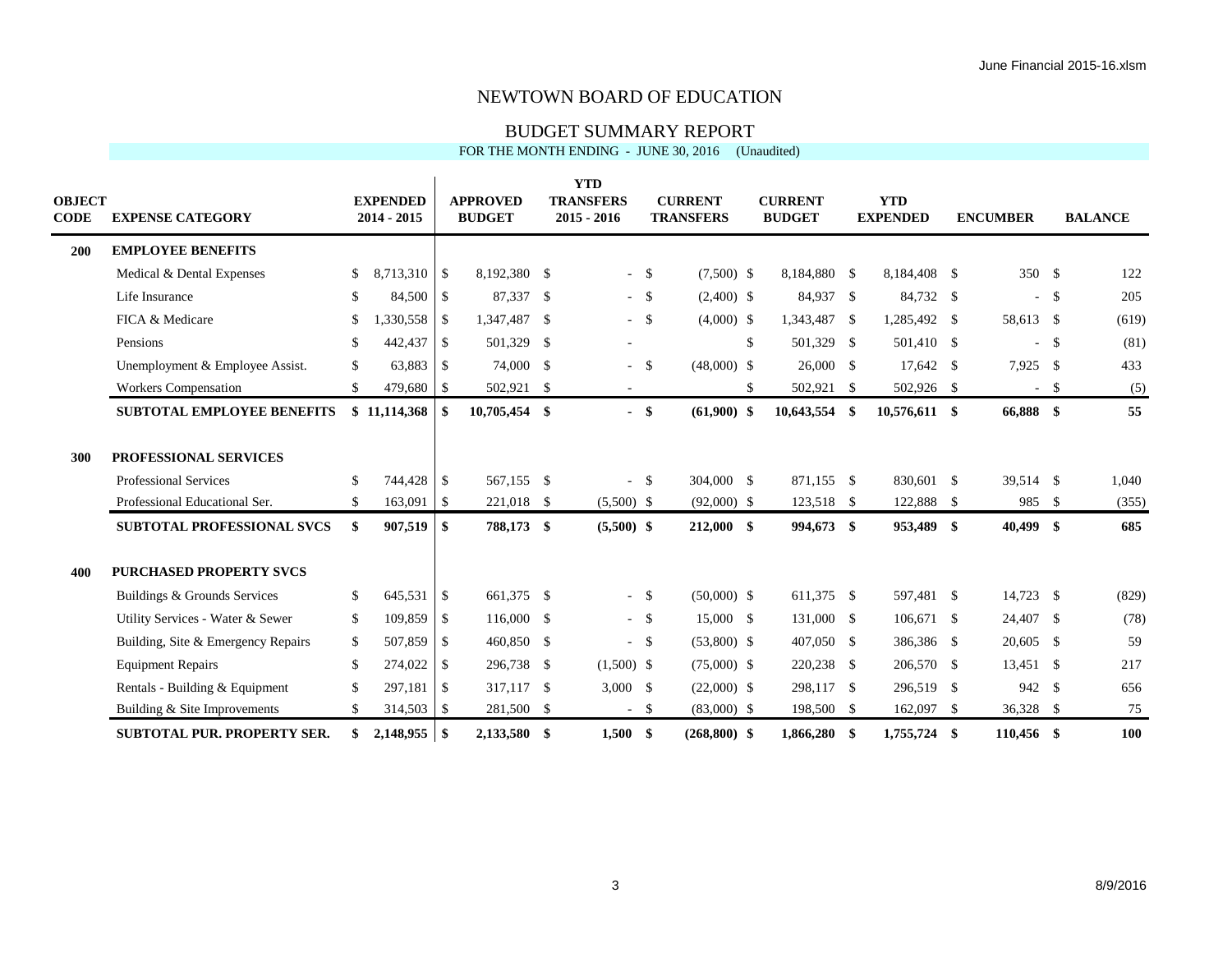#### BUDGET SUMMARY REPORT

FOR THE MONTH ENDING - JUNE 30, 2016 (Unaudited)

| OBJECT<br>CODE | <b>EXPENSE CATEGORY</b>               | <b>EXPENDED</b><br>$2014 - 2015$ | <b>APPROVED</b><br><b>BUDGET</b> | <b>YTD</b><br><b>TRANSFERS</b><br>$2015 - 2016$ |        | <b>CURRENT</b><br><b>TRANSFERS</b> | <b>CURRENT</b><br><b>BUDGET</b> | <b>YTD</b><br><b>EXPENDED</b> | <b>ENCUMBER</b> |      | <b>BALANCE</b> |
|----------------|---------------------------------------|----------------------------------|----------------------------------|-------------------------------------------------|--------|------------------------------------|---------------------------------|-------------------------------|-----------------|------|----------------|
| 500            | <b>OTHER PURCHASED SERVICES</b>       |                                  |                                  |                                                 |        |                                    |                                 |                               |                 |      |                |
|                | <b>Contracted Services</b>            | \$<br>$412,606$ \$               | 462,477 \$                       | 7,719 \$                                        |        | $(6,000)$ \$                       | 464,196 \$                      | 424,030 \$                    | 39,340 \$       |      | 826            |
|                | <b>Transportation Services</b>        | $3,839,746$ \$<br>\$             | 3,934,792 \$                     |                                                 | $-5$   | 70,000 \$                          | 4,004,792 \$                    | 3,834,157 \$                  | 171,248 \$      |      | (613)          |
|                | Insurance - Property & Liability      | 325,587 \$<br>\$                 | 356,941 \$                       |                                                 | $-$ \$ | $(5,000)$ \$                       | 351,941 \$                      | 351,478 \$                    | $\sim$          | - \$ | 463            |
|                | Communications                        | \$<br>$122,190$ \$               | 130,583 \$                       |                                                 | $-$ \$ | $(5,000)$ \$                       | 125,583 \$                      | 125,067 \$                    | $\sim$          | \$   | 516            |
|                | <b>Printing Services</b>              | 35,776 \$<br>\$                  | 39,582 \$                        |                                                 | $-5$   | $(8,000)$ \$                       | 31,582 \$                       | 24,650 \$                     | $6,774$ \$      |      | 158            |
|                | Tuition - Out of District             | \$<br>$2,358,090$ \$             | 2,469,221 \$                     |                                                 | $-5$   | 869,700 \$                         | 3,338,921 \$                    | $3,055,251$ \$                | 284,753 \$      |      | (1,083)        |
|                | Student Travel & Staff Mileage        | 220,707 \$<br>\$                 | 232,337 \$                       |                                                 | - \$   | $7,000$ \$                         | 239,337 \$                      | 237,866 \$                    | $1,693$ \$      |      | (222)          |
|                | <b>SUBTOTAL OTHER PURCHASED SE \$</b> | 7,314,702                        | \$<br>7,625,933 \$               | $7,719$ \$                                      |        | 922,700 \$                         | 8,556,352 \$                    | 8,052,499 \$                  | 503,808 \$      |      | 45             |
| 600            | <b>SUPPLIES</b>                       |                                  |                                  |                                                 |        |                                    |                                 |                               |                 |      |                |
|                | Instructional & Library Supplies      | 853,956 \$<br>\$                 | 911,445 \$                       | $(2,219)$ \$                                    |        | $(211,000)$ \$                     | 698,226 \$                      | 688,819 \$                    | $10,212$ \$     |      | (805)          |
|                | Software, Medical & Office Sup.       | $205,275$ \$<br>\$               | 222,105 \$                       |                                                 | $-$ \$ | $(74,000)$ \$                      | 148,105 \$                      | 102,389 \$                    | 44,630 \$       |      | 1,086          |
|                | <b>Plant Supplies</b>                 | \$<br>379,403 \$                 | 375,100 \$                       |                                                 | $-$ \$ | $(86,000)$ \$                      | 289,100 \$                      | 287,143 \$                    | 1,838 \$        |      | 119            |
|                | Electric                              | \$                               | 1,455,657 \$                     | 15,000 \$                                       |        | 43,000 \$                          | 1,513,657 \$                    | 1,481,399 \$                  | 32,573 \$       |      | (315)          |
|                | Propane & Natural Gas                 | 308,569 \$<br>\$                 | 380,546 \$                       | $\sim$                                          | - \$   | $(130,000)$ \$                     | 250,546 \$                      | 239,554 \$                    | $10,959$ \$     |      | 34             |
|                | Fuel Oil                              | \$<br>549,889 \$                 | 502,320 \$                       |                                                 | $-$ \$ | $(27,000)$ \$                      | 475,320 \$                      | 475,015 \$                    | $\sim$          | \$   | 305            |
|                | Fuel For Vehicles & Equip.            | \$<br>$410,399$ \$               | 337,025 \$                       | $(15,000)$ \$                                   |        | $(32,000)$ \$                      | 290,025 \$                      | 290,269 \$                    | $\sim$          | - \$ | (244)          |
|                | <b>Textbooks</b>                      | \$<br>$257,017$ \$               | 207,569 \$                       | $(1,500)$ \$                                    |        | $(82,000)$ \$                      | 124,069 \$                      | 122,652 \$                    | $1,144$ \$      |      | 273            |
|                | <b>SUBTOTAL SUPPLIES</b>              | \$                               | 4,391,767 \$                     | $(3,719)$ \$                                    |        | $(599.000)$ \$                     | 3,789,048 \$                    | 3,687,240 \$                  | 101,356 \$      |      | 452            |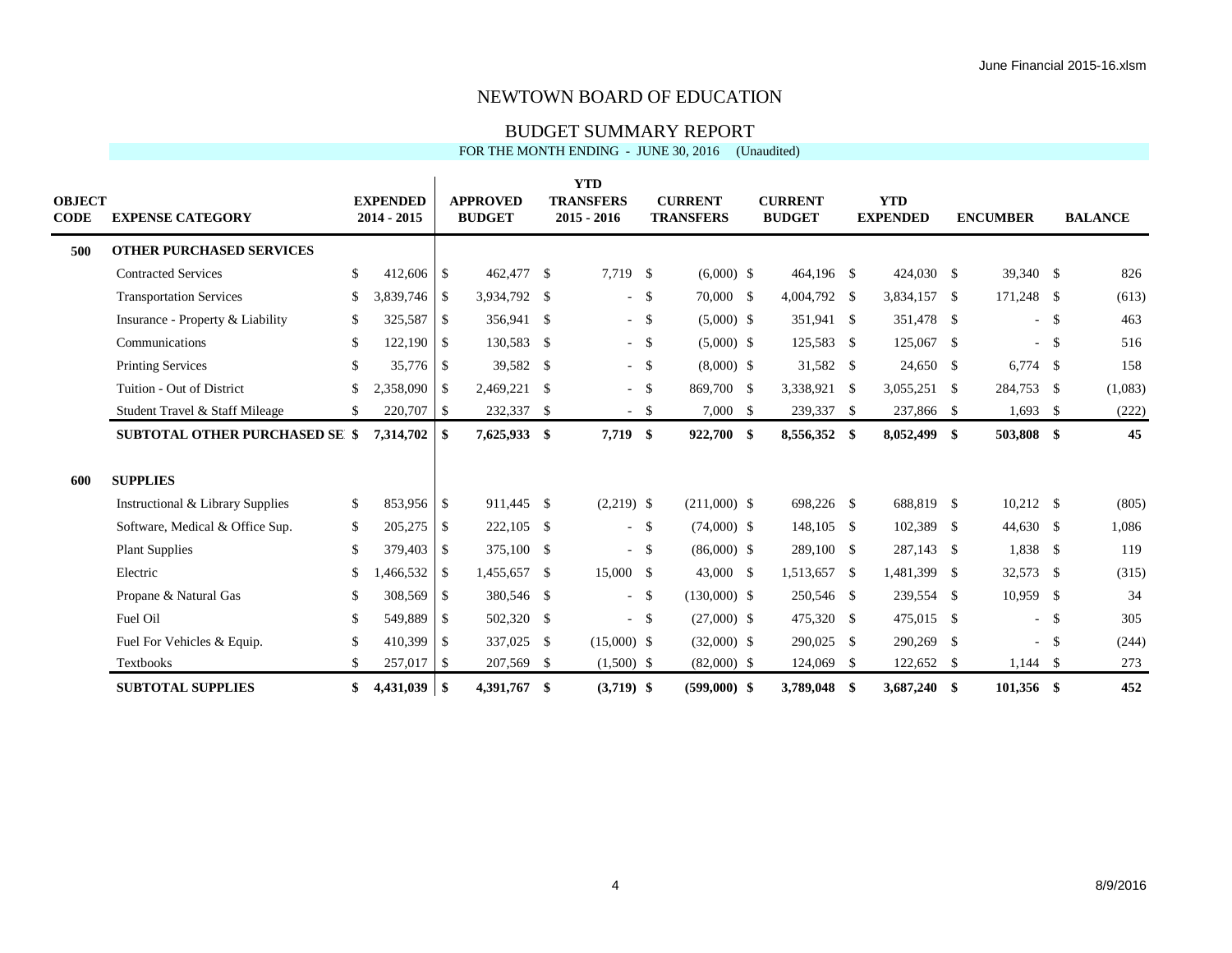#### BUDGET SUMMARY REPORT

|                              |                               |    |                                  |          |                                  | FOR THE MONTH ENDING - JUNE 30, 2016            |        |                                    |      | (Unaudited)                     |                               |    |                 |        |                |
|------------------------------|-------------------------------|----|----------------------------------|----------|----------------------------------|-------------------------------------------------|--------|------------------------------------|------|---------------------------------|-------------------------------|----|-----------------|--------|----------------|
| <b>OBJECT</b><br><b>CODE</b> | <b>EXPENSE CATEGORY</b>       |    | <b>EXPENDED</b><br>$2014 - 2015$ |          | <b>APPROVED</b><br><b>BUDGET</b> | <b>YTD</b><br><b>TRANSFERS</b><br>$2015 - 2016$ |        | <b>CURRENT</b><br><b>TRANSFERS</b> |      | <b>CURRENT</b><br><b>BUDGET</b> | <b>YTD</b><br><b>EXPENDED</b> |    | <b>ENCUMBER</b> |        | <b>BALANCE</b> |
| 700                          | <b>PROPERTY</b>               |    |                                  |          |                                  |                                                 |        |                                    |      |                                 |                               |    |                 |        |                |
|                              | Capital Improvements (Sewers) | \$ | 124,177                          | l \$     | $124,177$ \$                     | $\overline{\phantom{a}}$                        |        |                                    | \$   | $124,177$ \$                    | $124,177$ \$                  |    | $\sim$          | \$     | $\overline{0}$ |
|                              | <b>Technology Equipment</b>   | \$ | 378,975                          | <b>S</b> | 549,144 \$                       | ۰                                               |        |                                    | \$   | 549,144 \$                      | 548,387 \$                    |    | 867             | -\$    | (109)          |
|                              | Other Equipment               | S. |                                  |          | $112,691$ \$                     |                                                 | $-$ \$ | $(65,000)$ \$                      |      | 47,691 \$                       | $26,955$ \$                   |    | $20,135$ \$     |        | 601            |
|                              | <b>SUBTOTAL PROPERTY</b>      | \$ |                                  |          | 786,012 \$                       |                                                 | - \$   | $(65,000)$ \$                      |      | 721,012 \$                      | 699,519 \$                    |    | $21,002$ \$     |        | 492            |
| 800                          | <b>MISCELLANEOUS</b>          |    |                                  |          |                                  |                                                 |        |                                    |      |                                 |                               |    |                 |        |                |
|                              | Memberships                   | S. |                                  |          | 69,956 \$                        |                                                 | $-$ \$ | $(9,000)$ \$                       |      | $60,956$ \$                     | $60,602$ \$                   |    |                 | $-$ \$ | 354            |
|                              | <b>SUBTOTAL MISCELLANEOUS</b> | \$ | 67,705                           | l \$     | $69,956$ \$                      |                                                 | - \$   | $(9,000)$ \$                       |      | $60,956$ \$                     | $60,602$ \$                   |    |                 | - \$   | 354            |
|                              | <b>TOTAL LOCAL BUDGET</b>     |    |                                  |          | 71,587,946 \$                    |                                                 | -\$    | $\blacksquare$                     | - \$ | 71,587,946 \$                   | 68,019,641                    | -S | 3,565,772 \$    |        | 2,533          |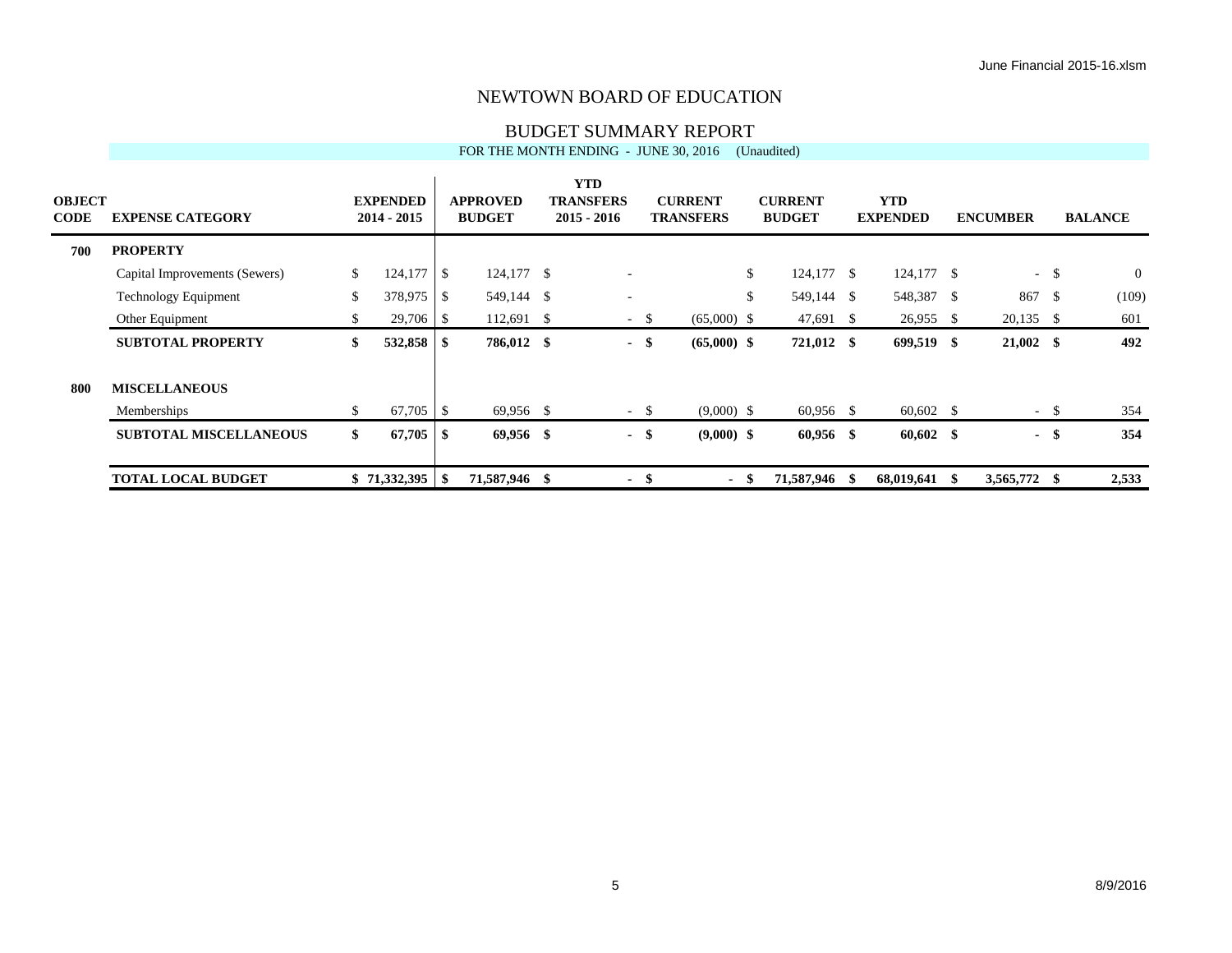#### BUDGET SUMMARY REPORT

|               | FOR THE MONTH ENDING - JUNE 30, 2016<br>(Unaudited) |                 |               |                  |                  |                |                 |                 |                |  |  |
|---------------|-----------------------------------------------------|-----------------|---------------|------------------|------------------|----------------|-----------------|-----------------|----------------|--|--|
|               |                                                     |                 |               |                  |                  |                |                 |                 |                |  |  |
|               |                                                     |                 |               | YTD              |                  |                |                 |                 |                |  |  |
| <b>OBJECT</b> |                                                     | <b>EXPENDED</b> | APPROVED      | <b>TRANSFERS</b> | <b>CURRENT</b>   | <b>CURRENT</b> | YTD             |                 |                |  |  |
| <b>CODE</b>   | <b>EXPENSE CATEGORY</b>                             | $2014 - 2015$   | <b>BUDGET</b> | $2015 - 2016$    | <b>TRANSFERS</b> | <b>BUDGET</b>  | <b>EXPENDED</b> | <b>ENCUMBER</b> | <b>BALANCE</b> |  |  |
|               |                                                     |                 |               |                  |                  |                |                 |                 |                |  |  |

| <b>SCHOOL GENERATED FEES</b>    | 2015-16<br><b>APPROVED</b><br><b>BUDGET</b> | <b>RECEIVED</b> | <b>BALANCE</b> | $\frac{0}{0}$<br><b>RECEIVED</b> |
|---------------------------------|---------------------------------------------|-----------------|----------------|----------------------------------|
| <b>HIGH SCHOOL FEES</b>         |                                             |                 |                |                                  |
| NURTURY PROGRAM                 | \$8,000                                     | \$8,000.00      | \$0.00         | 100.00%                          |
| <b>PARKING PERMITS</b>          | \$20,000                                    | \$20,000.00     | \$0.00         | 100.00%                          |
| PAY FOR PARTICIPATION IN SPORTS | \$84,800                                    | \$77,194.74     | \$7,605.26     | 91.03%                           |
|                                 | \$112,800                                   | \$105,194.74    | \$7,605.26     | 93.26%                           |
| MISCELLANEOUS FEES              | \$500                                       | \$556.00        | (\$56.00)      | 111.20%                          |
| TOTAL SCHOOL GENERATED FEES     | \$113,300                                   | \$105,751       | \$7,549        | 93.34%                           |

\$ 25,568.00 \$ 17,962.74 \$ 7,605.26 PTP Short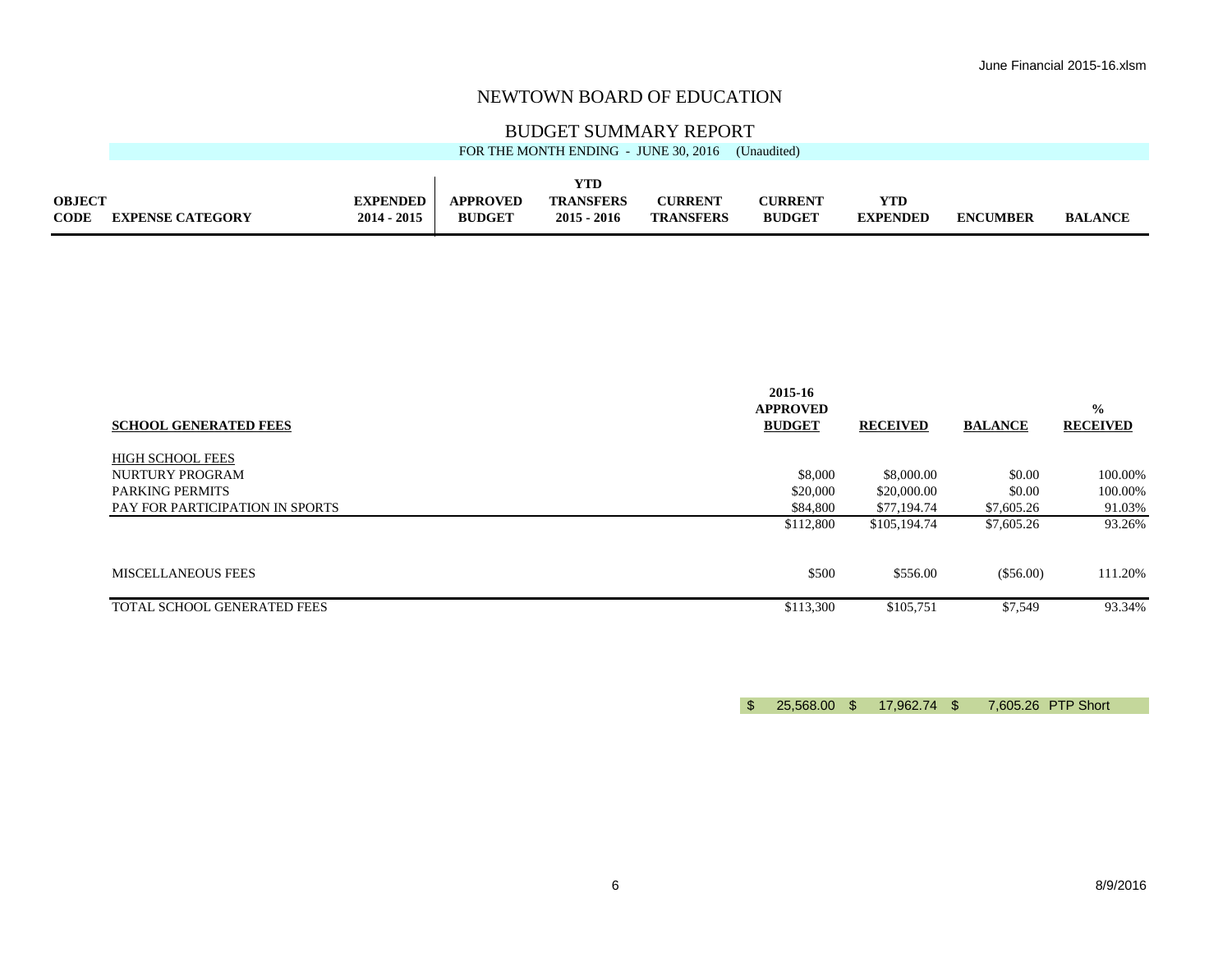#### BUDGET SUMMARY REPORT

FOR THE MONTH ENDING - JUNE 30, 2016 (Unaudited)

#### **OFFSETTING REVENUE INCLUDED IN ANTICIPATED OBLIGATIONS**

|     | <b>OBJECT EXPENSE CATEGORY</b>         |               | <b>BUDGETED</b>  |               |                  |               |                | 1st ANTICIPATED Loss From 1st   2nd ANTICIPATED FEB RECEIVED MAY EXPECTED |                  |                  | <b>BALANCE</b> |  |
|-----|----------------------------------------|---------------|------------------|---------------|------------------|---------------|----------------|---------------------------------------------------------------------------|------------------|------------------|----------------|--|
| 100 | <b>SALARIES</b>                        |               | (64, 836)        | S.            | $(99, 155)$ \$   |               | $(8,709)$ \$   | $(90, 446)$ \$                                                            | $(70, 766)$ \$   | $(19,680)$ \$    |                |  |
| 200 | <b>EMPLOYEE BENEFITS</b>               |               |                  |               |                  | $\mathbf{s}$  |                |                                                                           | $\mathbf{s}$     | $-$ \$           | $\mathbb{S}$   |  |
| 300 | PROFESSIONAL SERVICES                  |               | (62, 274)        | $\mathcal{S}$ | (73,659)         | $\mathcal{S}$ | $(6,470)$ \$   | $(67,189)$ \$                                                             | $(52,571)$ \$    | $(14,618)$ \$    |                |  |
| 400 | PURCHASED PROPERTY SERV.               |               |                  |               | $\overline{a}$   | $\mathcal{S}$ |                | - \$                                                                      |                  | $-$ \$<br>$\sim$ | - \$           |  |
| 500 | <b>OTHER PURCHASED SERVICES</b>        | \$            | (1,319,397)      | <sup>\$</sup> | (1,354,106)      | $\mathcal{S}$ | (153, 739)     | - \$<br>$(1,200,367)$ \$                                                  | $(966, 424)$ \$  | $(233,943)$ \$   |                |  |
| 600 | <b>SUPPLIES</b>                        |               |                  |               |                  | <sup>\$</sup> |                |                                                                           | - \$             | - \$             | -\$            |  |
| 700 | <b>PROPERTY</b>                        |               |                  |               |                  |               |                |                                                                           |                  |                  | $\mathcal{S}$  |  |
| 800 | <b>MISCELLANEOUS</b>                   |               |                  |               |                  |               |                |                                                                           |                  | $-5$<br>- \$     |                |  |
|     |                                        |               |                  |               |                  |               |                |                                                                           |                  |                  |                |  |
|     | <b>TOTAL GENERAL FUND BUDGET</b>       | \$            | $(1,446,507)$ \$ | -\$           | $(1,526,920)$ \$ |               | $(168,918)$ \$ | $(1,358,002)$ \$                                                          | $(1,089,761)$ \$ | $(268,241)$ \$   |                |  |
|     |                                        |               |                  |               |                  |               |                | \$                                                                        |                  |                  |                |  |
| 100 | <b>SALARIES</b>                        |               |                  |               |                  |               |                |                                                                           |                  |                  |                |  |
|     | <b>Administrative Salaries</b>         |               |                  | -S            |                  |               |                |                                                                           |                  |                  | S.             |  |
|     | Teachers & Specialists Salaries        |               | (19,368)         | $\mathcal{S}$ | $(17,562)$ \$    |               | (1, 542)       | <sup>5</sup><br>$(16,020)$ \$                                             | $(12,534)$ \$    | $(3,486)$ \$     |                |  |
|     | <b>Early Retirement</b>                |               |                  | $\mathcal{S}$ |                  |               |                |                                                                           |                  |                  |                |  |
|     | Continuing Ed./Summer School           |               |                  |               |                  |               |                |                                                                           |                  |                  |                |  |
|     | Homebound & Tutors Salaries            |               |                  |               |                  |               |                |                                                                           |                  |                  |                |  |
|     | <b>Certified Substitutes</b>           |               |                  |               |                  |               |                |                                                                           |                  |                  |                |  |
|     | Coaching/Activities                    |               |                  |               |                  |               |                |                                                                           |                  |                  |                |  |
|     | Staff & Program Development            |               |                  | -8            |                  |               |                |                                                                           |                  |                  |                |  |
|     | <b>CERTIFIED SALARIES</b>              | \$            | $(19,368)$ \$    | \$            | $(17,562)$ \$    |               | (1, 542)       | $(16,020)$ \$<br>- \$                                                     | $(12,534)$ \$    | $(3,486)$ \$     |                |  |
|     | Supervisors/Technology Salaries        |               |                  | -8            |                  |               |                |                                                                           |                  |                  |                |  |
|     | Clerical & Secretarial salaries        |               |                  |               |                  |               |                |                                                                           |                  |                  |                |  |
|     | <b>Educational Assistants</b>          |               | (7,034)          | -S            | $(8,922)$ \$     |               | (783)          | $(8,139)$ \$<br>- \$                                                      | $(6,367)$ \$     | $(1,772)$ \$     |                |  |
|     | Nurses & Medical advisors              |               | (14, 196)        | $\mathcal{S}$ | $(14,812)$ \$    |               | (1,301)        | <b>S</b><br>$(13,511)$ \$                                                 | $(10,571)$ \$    | $(2,940)$ \$     |                |  |
|     | Custodial & Maint Salaries             |               |                  |               |                  |               |                |                                                                           |                  |                  |                |  |
|     | Non Certified Salary Adjustment        |               |                  |               |                  |               |                |                                                                           |                  |                  |                |  |
|     | Career/Job salaries                    |               |                  |               |                  |               |                |                                                                           |                  |                  |                |  |
|     | <b>Special Education Svcs Salaries</b> |               | (24, 238)        |               | $(57,859)$ \$    |               | (5,083)        | $(52,776)$ \$<br>- \$                                                     | $(41,294)$ \$    | (11, 482)        | - \$           |  |
|     | Attendance & Security Salaries         |               |                  |               |                  |               |                |                                                                           |                  | S.               |                |  |
|     | Extra Work - Non-Cert                  |               |                  |               |                  |               |                |                                                                           |                  |                  |                |  |
|     | Custodial & Maint. Overtime            |               |                  |               |                  |               |                |                                                                           |                  |                  |                |  |
|     | Civic activities/Park & Rec            |               |                  |               |                  |               |                |                                                                           |                  |                  |                |  |
|     | <b>NON-CERTIFIED SALARIES</b>          | <sup>\$</sup> | $(45, 468)$ \$   | $\mathbb{S}$  | $(81,593)$ \$    |               | $(7,167)$ \$   | $(74, 426)$ \$                                                            | $(58, 232)$ \$   | $(16, 194)$ \$   |                |  |
|     | <b>SUBTOTAL SALARIES</b>               | \$            | $(64, 836)$ \$   | $-$ \$        | $(99,155)$ \$    |               | $(8,709)$ \$   | $(90, 446)$ \$                                                            | $(70,766)$ \$    | $(19,680)$ \$    |                |  |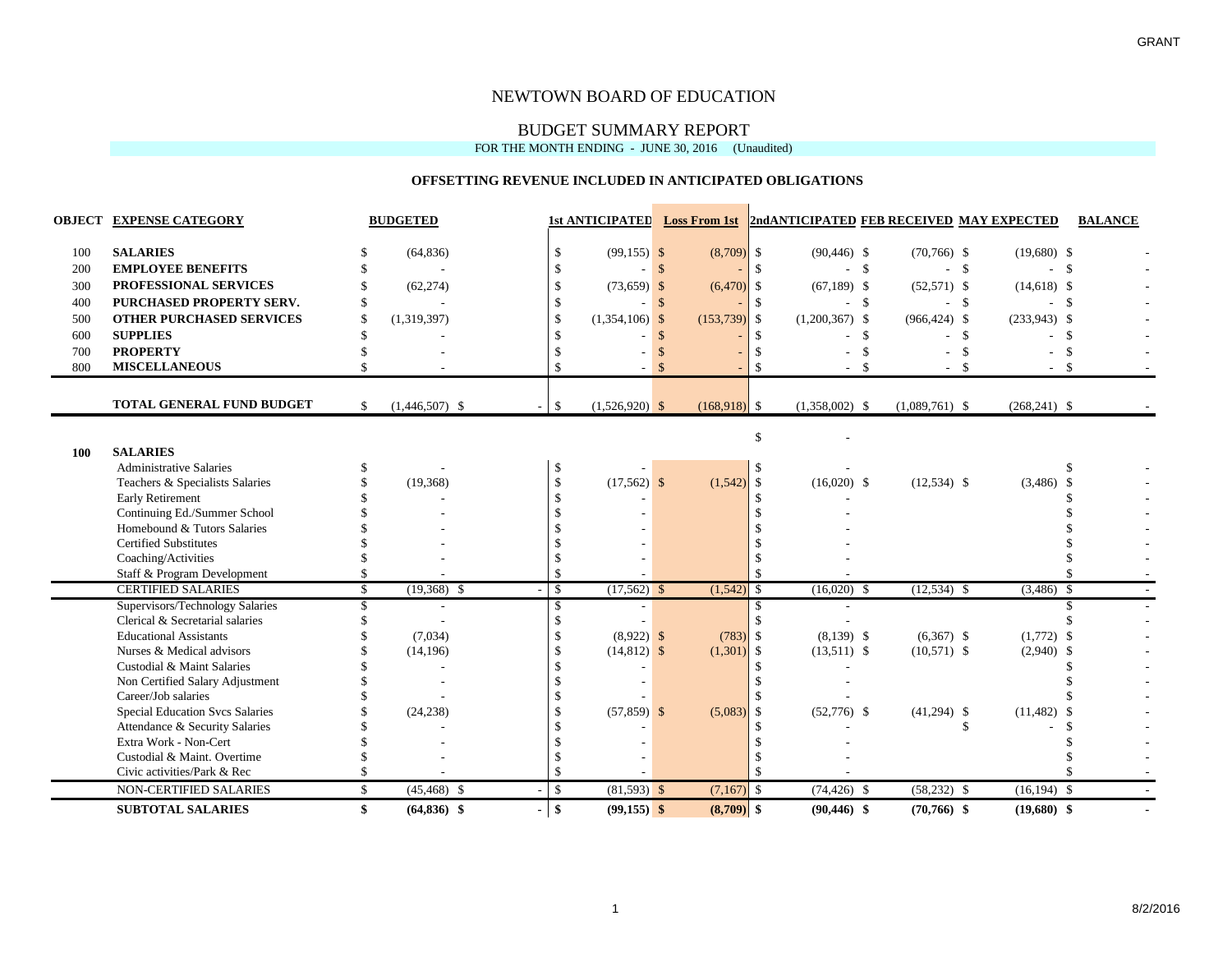#### FOR THE MONTH ENDING - JUNE 30, 2016 (Unaudited)

#### **OFFSETTING REVENUE INCLUDED IN ANTICIPATED OBLIGATIONS**

and the company of the company

|     | <b>OBJECT EXPENSE CATEGORY</b>    | <b>BUDGETED</b>        |                |        |                  |               |                |               | 1st ANTICIPATED Loss From 1st 2ndANTICIPATED FEB RECEIVED MAY EXPECTED |                  |                 | <b>BALANCE</b> |  |
|-----|-----------------------------------|------------------------|----------------|--------|------------------|---------------|----------------|---------------|------------------------------------------------------------------------|------------------|-----------------|----------------|--|
| 200 | <b>EMPLOYEE BENEFITS</b>          |                        |                |        |                  |               |                |               |                                                                        |                  |                 |                |  |
|     | <b>SUBTOTAL EMPLOYEE BENEFITS</b> | \$<br>$-$ \$           |                | \$     |                  | $-$ \$        |                | - \$          | - \$                                                                   | - \$             | - \$            |                |  |
| 300 | PROFESSIONAL SERVICES             |                        |                |        |                  |               |                |               |                                                                        |                  |                 |                |  |
|     | <b>Professional Services</b>      | \$<br>(62, 274)        |                | -S     | $(73,659)$ \$    |               | $(6,470)$ \$   |               | $(67,189)$ \$                                                          | $(52,571)$ \$    | $(14,618)$ \$   |                |  |
|     | Professional Educational Ser.     | \$                     |                | -S     |                  |               |                |               |                                                                        |                  | $-$ \$          |                |  |
|     | <b>SUBTOTAL PROFESSIONAL SVCS</b> | \$<br>$(62,274)$ \$    |                | \$     | $(73,659)$ \$    |               | $(6,470)$ \$   |               | $(67,189)$ \$                                                          | $(52,571)$ \$    | $(14,618)$ \$   |                |  |
| 400 | <b>PURCHASED PROPERTY SVCS</b>    |                        |                |        |                  |               |                |               |                                                                        |                  |                 |                |  |
|     | SUBTOTAL PUR. PROPERTY SER.       | \$<br>$-$ \$           |                | \$     |                  |               |                | \$            | $-$ \$                                                                 | $-$ \$           | - \$            |                |  |
| 500 | <b>OTHER PURCHASED SERVICES</b>   |                        |                |        |                  |               |                |               |                                                                        |                  |                 |                |  |
|     | <b>Contracted Services</b>        |                        |                |        |                  |               |                |               |                                                                        |                  |                 |                |  |
|     | <b>Transportation Services</b>    | (259, 843)             |                |        | $(287,743)$ \$   |               | (26, 549)      |               | $(261.194)$ \$                                                         | $(205, 362)$ \$  | $(55,832)$ \$   |                |  |
|     | Insurance - Property & Liability  |                        |                |        |                  |               |                |               |                                                                        |                  |                 |                |  |
|     | Communications                    |                        |                |        |                  |               |                |               |                                                                        |                  |                 |                |  |
|     | <b>Printing Services</b>          |                        |                |        |                  |               |                |               |                                                                        |                  |                 |                |  |
|     | Tuition - Out of District         | (1,059,554)            |                |        | $(1,066,363)$ \$ |               | $(127,190)$ \$ |               | $(939, 173)$ \$                                                        | $(761,062)$ \$   | $(178, 111)$ \$ |                |  |
|     | Student Travel & Staff Mileage    |                        |                |        |                  |               |                |               |                                                                        |                  | - \$            |                |  |
|     | SUBTOTAL OTHER PURCHASED SER.     | \$<br>$(1,319,397)$ \$ |                | \$     | $(1,354,106)$ \$ |               | $(153,739)$ \$ |               | $(1,200,367)$ \$                                                       | $(966, 424)$ \$  | $(233,943)$ \$  |                |  |
| 600 | <b>SUPPLIES</b>                   |                        |                |        |                  |               |                |               |                                                                        |                  |                 |                |  |
|     | <b>SUBTOTAL SUPPLIES</b>          | \$<br>$-$ \$           |                | \$     |                  | $\mathbf{s}$  |                | $\mathbf{s}$  | $-$ \$                                                                 | $-$ \$           | $-$ \$          |                |  |
| 700 | <b>PROPERTY</b>                   |                        |                |        |                  |               |                |               |                                                                        |                  |                 |                |  |
|     | <b>SUBTOTAL PROPERTY</b>          | \$<br>$-$ \$           |                | \$     |                  | $\mathbf{\$}$ |                | \$            | $-$ \$                                                                 | - \$             | - \$            |                |  |
| 800 | <b>MISCELLANEOUS</b>              |                        |                |        |                  |               |                |               |                                                                        |                  |                 |                |  |
|     | Memberships                       |                        |                |        |                  |               |                | $\mathcal{S}$ |                                                                        |                  |                 |                |  |
|     | <b>SUBTOTAL MISCELLANEOUS</b>     | \$<br>$-$ \$           | $\blacksquare$ | \$     |                  | \$            | $\blacksquare$ | \$            | $-$ \$                                                                 | $-$ \$           | $-$ \$          |                |  |
|     | <b>TOTAL LOCAL BUDGET</b>         | \$<br>$(1,446,507)$ \$ |                | $-$ \$ | $(1,526,920)$ \$ |               | $(168,918)$ \$ |               | $(1,358,002)$ \$                                                       | $(1,089,761)$ \$ | $(268,241)$ \$  |                |  |

Excess Cost and Agency placement Grants were budgeted at 75%.

The 1st Anticipated was at 80.85% which equaled \$80,413 in additional anticipated grant revenue.

The 2nd Anticipated is at 73.75% which equals (\$168,918) **less** in anticipated grant revenue.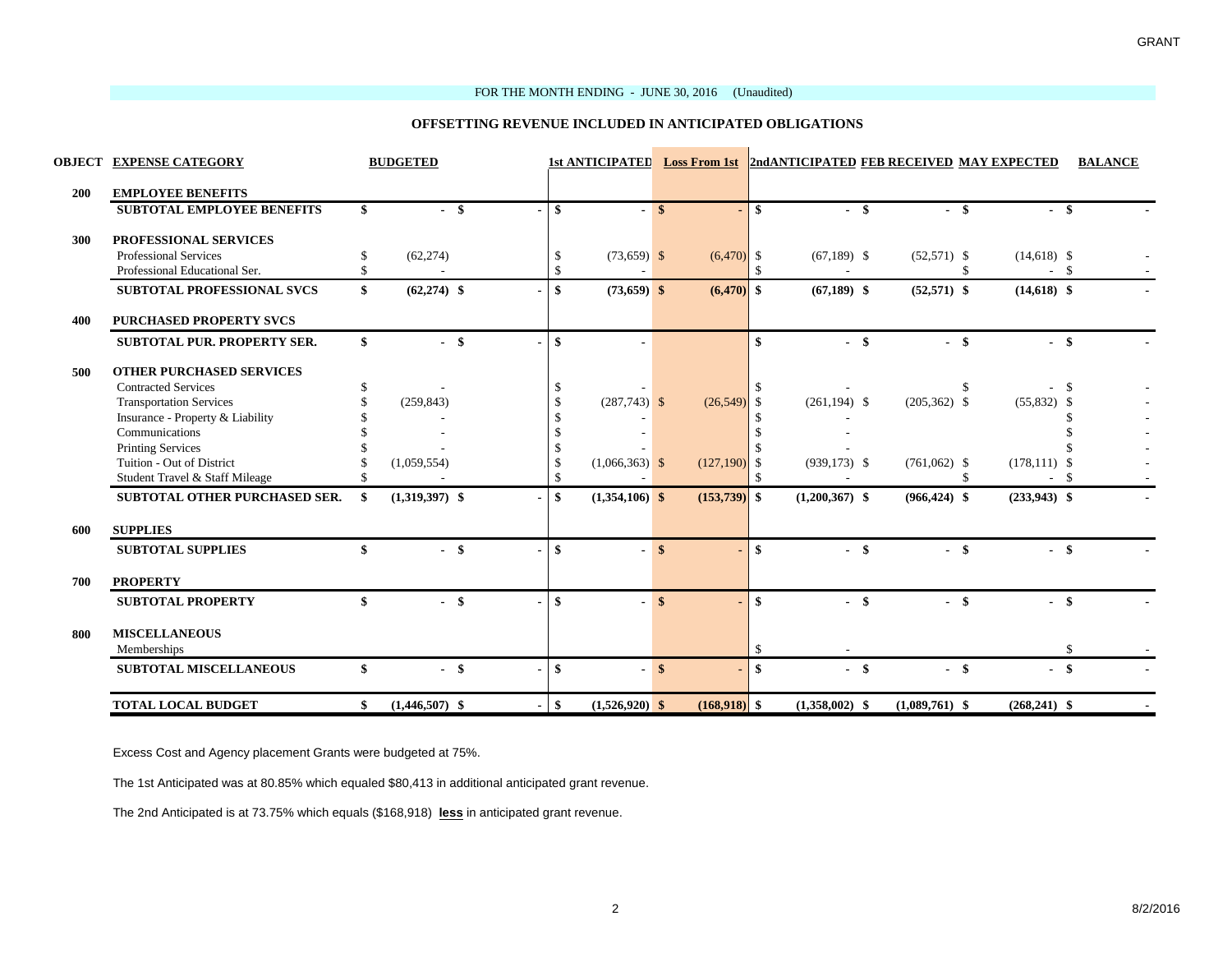# **NEWTOWN BOARD OF EDUCATION TRANSFERS RECOMMENDED 2015 - 2016 FOR YEAR END JUNE 30, 2016**

|                                                                                                                             | <b>FROM</b>                                                               |                                                                                                                                                                                                                                                                                                                                                                                     |     | TO                                           |                                                                                                                           |
|-----------------------------------------------------------------------------------------------------------------------------|---------------------------------------------------------------------------|-------------------------------------------------------------------------------------------------------------------------------------------------------------------------------------------------------------------------------------------------------------------------------------------------------------------------------------------------------------------------------------|-----|----------------------------------------------|---------------------------------------------------------------------------------------------------------------------------|
| <b>AMOUNT</b>                                                                                                               |                                                                           | <b>CODE DESCRIPTION</b>                                                                                                                                                                                                                                                                                                                                                             |     | <b>CODE DESCRIPTION</b>                      | <b>REASON</b>                                                                                                             |
| <b>ADMINISTRATIVE</b>                                                                                                       |                                                                           |                                                                                                                                                                                                                                                                                                                                                                                     |     |                                              |                                                                                                                           |
| \$19,000<br>\$57,000<br>\$28,000                                                                                            | 100<br>100<br>100                                                         | <b>ADMINISTRATIVE SALARIES</b><br><b>HOMEBOUND &amp; TUTORS SALARIES</b><br><b>CERTIFIED SUBSTITUTES</b>                                                                                                                                                                                                                                                                            | 100 | <b>TEACHERS &amp; SPECIALISTS SALARIES</b>   | TO COVER SHORTFALL IN BUDGETED TURNOVER SAVINGS                                                                           |
| \$8,000                                                                                                                     | 100                                                                       | <b>CERTIFIED SUBSTITUTES</b>                                                                                                                                                                                                                                                                                                                                                        | 100 | <b>EARLY RETIREMENT</b>                      | TO COVER UNDER BUDGETED EARLY RETIREMENT PAYMENTS                                                                         |
| \$1,000<br>\$1,000<br>\$36,000<br>\$55,000                                                                                  | 100<br>100<br>100<br>100                                                  | <b>CLERICAL &amp; SECRETARIAL SALARIES</b><br><b>CUSTODIAL &amp; MAINT. SALARIES</b><br><b>CAREER/JOB SALARIES</b><br>SPECIAL EDUCATION SERVICES SALARIES                                                                                                                                                                                                                           | 100 | <b>EDUCATIONAL ASSISTANTS</b>                | TO COVER REQUIRED EDUCATIONAL ASSISTANTS FOR THE<br><b>YEAR</b>                                                           |
| \$10,000<br>\$2,000                                                                                                         | 100<br>100                                                                | SPECIAL EDUCATION SERVICES SALARIES<br><b>EXTRA WORK - NON-CERT.</b>                                                                                                                                                                                                                                                                                                                | 100 | <b>NURSES &amp; MEDICAL ADVISOR SALARIES</b> | TO COVER COST FOR THE YEAR OF NEEDED EXTRA WORK FOR<br>NURSES INCLUDING TRIP TO WASHINGTON D.C.                           |
| \$1,000<br>\$8,000                                                                                                          | 100<br>100                                                                | <b>EXTRA WORK - NON-CERT.</b><br><b>CUSTODIAL &amp; MAINT. OVERTIME</b>                                                                                                                                                                                                                                                                                                             | 100 | <b>ATTENDANCE &amp; SECURITY SALARIES</b>    | FOR ADDITIONAL COST OF SECURITY STAFF TO COVER EVENING<br><b>SCHOOL ACTIVITIES</b>                                        |
| \$92,000<br>\$17,000<br>\$9,000<br>\$58,000<br>\$41,000<br>\$6,000<br>\$7,500<br>\$2,400<br>\$4,000<br>\$48,000<br>\$19,100 | 300<br>100<br>100<br>100<br>100<br>100<br>200<br>200<br>200<br>200<br>400 | PROFESSIONAL EDUCATIONAL SERVICES<br><b>CERTIFIED SUBSTITUTES</b><br><b>COACHING/ACTIVITIES SALARIES</b><br>STAFF & PROGRAM DEVELOPMENT<br><b>CUSTODIAL &amp; MAINT. OVERTIME</b><br>CIVIC ACTIVITIES/PARK & REC.<br>MEDICAL & DENTAL EXPENSES<br><b>LIFE INSURANCE</b><br><b>FICA &amp; MEDICARE</b><br>UNEMPLOYMENT & EMPLOYEE ASSIST.<br><b>BUILDINGS &amp; GROUNDS SERVICES</b> | 300 | PROFESSIONAL SERVICES                        | TO PROVIDE FUNDS FOR GENERAL AND SPECIAL ED. LEGAL<br>SERVICES, PSYCH./MEDICAL EVALUATIONS AND NURSING<br><b>SERVICES</b> |
| \$15,000                                                                                                                    | 400                                                                       | <b>BUILDINGS &amp; GROUNDS SERVICES</b>                                                                                                                                                                                                                                                                                                                                             | 400 | UTILITY SERVICES - WATER & SEWER             | TO COVER COST OF WATER SERVICE FOR CHALK HILL, REED<br>AND THE HIGH SCHOOL, IRRIGATION FOR FIELDS                         |
| \$6,000<br>\$5,000<br>\$5,000<br>\$8,000<br>\$15,900<br>\$30,100                                                            | 500<br>500<br>500<br>500<br>400<br>400                                    | <b>CONTRACTED SERVICES</b><br><b>INSURANCE - PROPERTY &amp; LIABILITY</b><br><b>COMMUNICATIONS</b><br>PRINTING SERVICES<br><b>BUILDINGS &amp; GROUNDS SERVICES</b><br><b>BUILDING, SITE &amp; EMERGENCY REPAIRS</b>                                                                                                                                                                 | 500 | <b>TRANSPORTATION SERVICES</b>               | TO COVER OUT OF DISTRICT TRANSPORTATION COST FOR THE<br><b>YEAR</b>                                                       |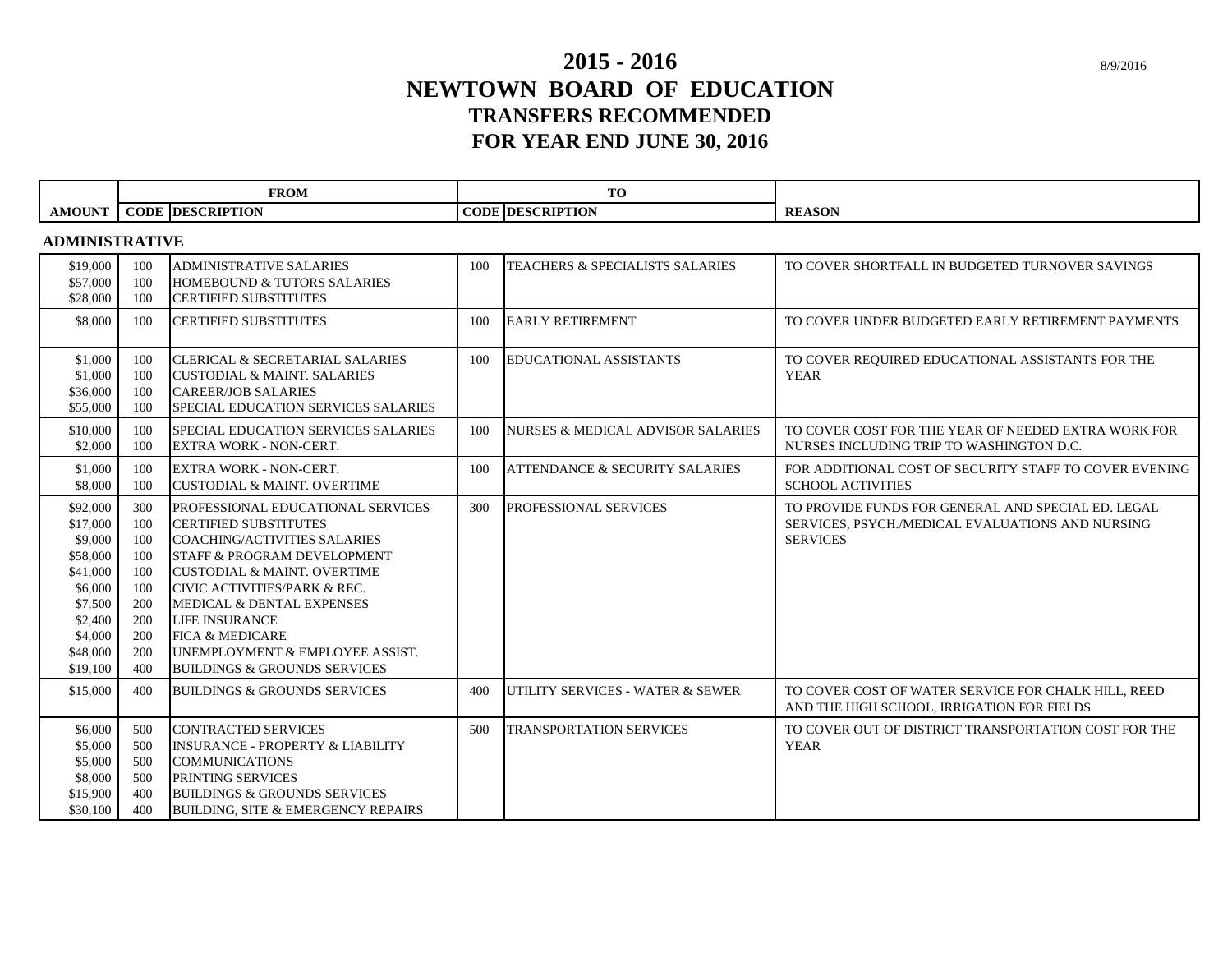# **NEWTOWN BOARD OF EDUCATION TRANSFERS RECOMMENDED 2015 - 2016 FOR YEAR END JUNE 30, 2016**

|               | <b>FROM</b> |                                               |     | TO                                        |                                                     |
|---------------|-------------|-----------------------------------------------|-----|-------------------------------------------|-----------------------------------------------------|
| <b>AMOUNT</b> |             | <b>CODE DESCRIPTION</b>                       |     | <b>CODE DESCRIPTION</b>                   | <b>REASON</b>                                       |
| \$23,700      | 400         | <b>BUILDING, SITE &amp; EMERGENCY REPAIRS</b> | 500 | <b>TUITION - OUT OF DISTRICT</b>          | TO COVER OUT OF DISTRICT TUITION COST FOR THE       |
| \$75,000      | 400         | <b>EQUIPMENT REPAIRS</b>                      |     |                                           | YEAR INCLUDING SEVERAL MEDIATED SETTLEMENTS         |
| \$22,000      | 400         | RENTALS - BUILDINGS & EQUIPMENT               |     |                                           |                                                     |
| \$83,000      | 400         | <b>BUILDING &amp; SITE IMPROVEMENTS</b>       |     |                                           |                                                     |
| \$211,000     | 600         | <b>INSTRUCTIONAL &amp; LIBRARY SUPPLIES</b>   |     |                                           |                                                     |
| \$74,000      | 600         | SOFTWARE, MEDICAL & OFFICE SUPPLIES           |     |                                           |                                                     |
| \$86,000      | 600         | <b>PLANT SUPPLIES</b>                         |     |                                           |                                                     |
| \$87,000      | 600         | <b>PROPANE &amp; NATURAL GAS</b>              |     |                                           |                                                     |
| \$27,000      | 600         | <b>FUEL OIL</b>                               |     |                                           |                                                     |
| \$32,000      | 600         | <b>FUEL FOR VEHICLES &amp; EQUIP.</b>         |     |                                           |                                                     |
| \$82,000      | 600         | <b>TEXTBOOKS</b>                              |     |                                           |                                                     |
| \$65,000      | 700         | <b>OTHER EQUIPMENT</b>                        |     |                                           |                                                     |
| \$2,000       | 800         | <b>MEMBERSHIPS</b>                            |     |                                           |                                                     |
| \$7,000       | 800         | <b>MEMBERSHIPS</b>                            | 500 | <b>STUDENT TRAVEL &amp; STAFF MILEAGE</b> | ADDITIONAL FUNDS NEEDED FOR HIGH SCHOOL SPORTS      |
|               |             |                                               |     |                                           | <b>STUDENT TRAVEL</b>                               |
| \$43,000      | 600         | <b>PROPANE &amp; NATURAL GAS</b>              | 600 | <b>ELECTRIC</b>                           | TO COVER COST OF ELECTRICITY FOR THE DISTRICT       |
|               |             |                                               |     |                                           | (CHALK HILL, MIDDLE GATE, REED AND THE HIGH SCHOOL) |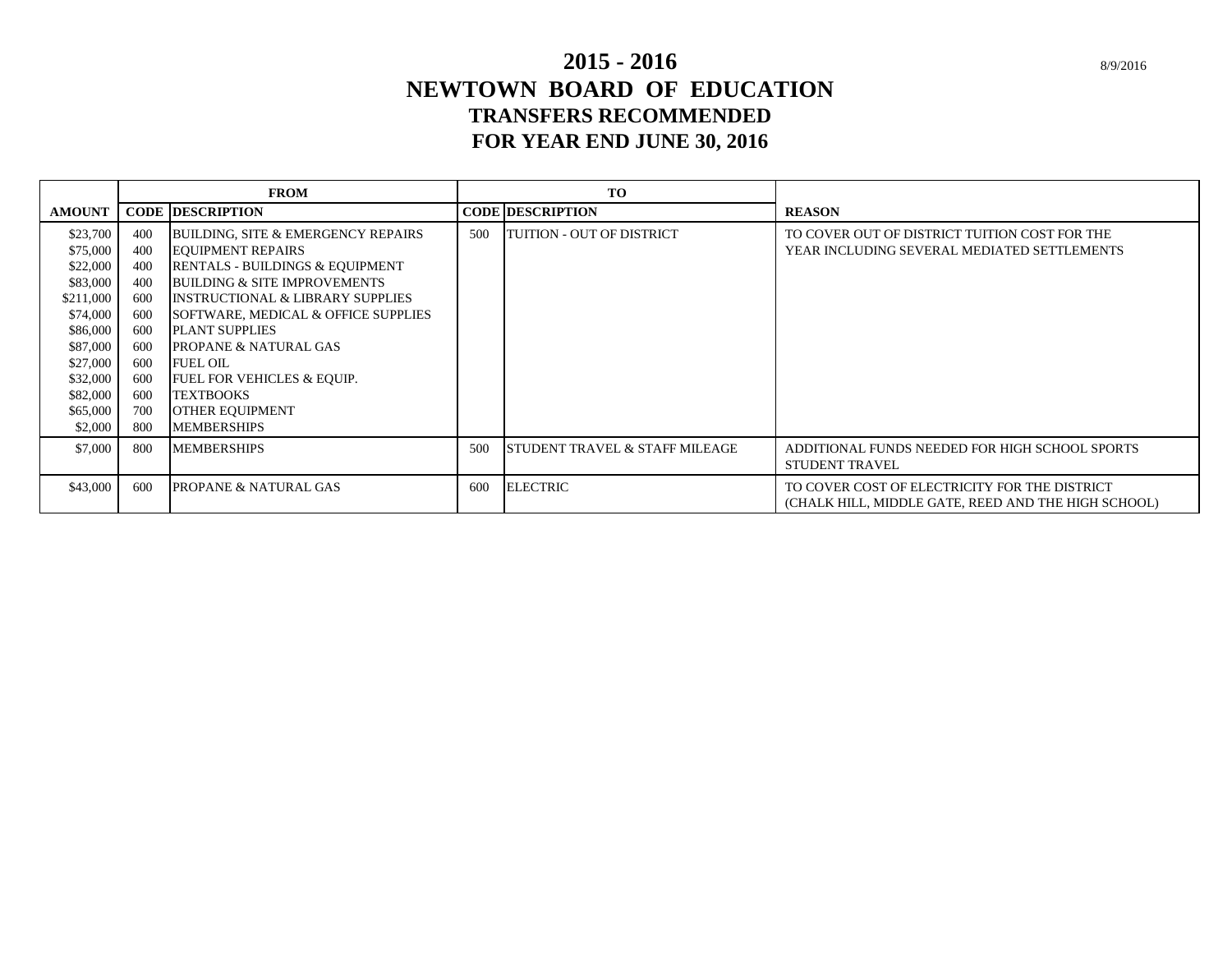#### **NEWTOWN PUBLIC SCHOOLS NEWTOWN, CONNECTICUT**

| FY 2016 BUILDING & SITE MAINTENANCE PROJECTS -                                 |          | <b>Budgeted</b>  |            | <b>Transfers</b> |          | <b>Actual</b>    |                           | 6/30/2016<br><b>Balance</b> |                       |
|--------------------------------------------------------------------------------|----------|------------------|------------|------------------|----------|------------------|---------------------------|-----------------------------|-----------------------|
| Acct #1-001-90-094-3501-0000                                                   |          |                  |            |                  |          |                  |                           |                             |                       |
| <b>HAWLEY SCHOOL</b>                                                           |          |                  |            |                  |          |                  |                           |                             |                       |
| <b>NONE</b>                                                                    |          |                  |            |                  |          |                  | \$                        |                             |                       |
|                                                                                |          |                  |            |                  |          |                  |                           |                             |                       |
|                                                                                | \$       |                  | \$         |                  | \$       |                  | \$                        |                             |                       |
| Acct #1-001-90-094-3502-0000                                                   |          |                  |            |                  |          |                  |                           |                             |                       |
| <b>SANDY HOOK SCHOOL</b>                                                       |          |                  |            |                  |          |                  |                           |                             |                       |
| <b>NONE</b>                                                                    |          |                  |            |                  |          |                  | \$                        |                             |                       |
|                                                                                |          |                  |            |                  |          |                  |                           |                             |                       |
|                                                                                | \$       |                  | \$         |                  | \$       |                  | \$                        |                             |                       |
| Acct #1-001-90-094-3503-0000<br><b>MIDDLE GATE SCHOOL</b>                      |          |                  |            |                  |          |                  |                           |                             |                       |
|                                                                                |          |                  |            |                  |          |                  |                           |                             |                       |
| REPLACE CEILINGS AT MAIN OFFICE<br>REPLACE CEILINGS AT LIBRARY PLUS ELECTRICAL | \$<br>\$ | 15,000<br>25,000 |            |                  | \$<br>\$ | 15,000<br>23,275 | l \$<br>$\boldsymbol{\$}$ | 1,725                       |                       |
| REPLACE CARPETING IN LIBRARY                                                   | \$       | 25,000           |            |                  | \$       | 24,906           | $\sqrt{3}$                | 94                          |                       |
| June 30th Transfer                                                             |          |                  | \$         | (1,800)          |          |                  | \$                        | (1,800)                     |                       |
|                                                                                | \$       | 65,000           | \$         | $(1,800)$ \$     |          | 63,181           | \$                        | 19                          |                       |
| Acct #1-001-90-094-3504-0000<br><b>HEAD O'MEADOW SCHOOL</b>                    |          |                  |            |                  |          |                  |                           |                             |                       |
| CARPET FLOORING REPLACEMENT PROGRAM                                            | \$       | 20,000           |            |                  |          |                  | \$                        |                             | 20,000 push out/17-18 |
| June 30th Transfer                                                             |          |                  | \$         | (20,000)         |          |                  | \$                        | (20,000)                    |                       |
|                                                                                | \$       | 20,000           | $\sqrt{3}$ | $(20,000)$ \$    |          |                  | \$                        |                             |                       |
| Acct #1-001-90-094-3505-0000<br><b>REED INTERMEDIATE SCHOOL</b>                |          |                  |            |                  |          |                  |                           |                             |                       |
| INSTALL VCT FLOORING IN TWO STORAGE ROOMS                                      | \$       | 10,000           |            |                  | \$       | 6,716            | l \$                      | 3,284                       |                       |
| INSTALL WATER FOUNTAIN IN CAFETERIA                                            | S        | 5,000            |            |                  | \$       | 2,605            | \$                        | 2,395                       |                       |
| INSTALL 3 ADDITIONAL CARD READERS - CAFÉ, GYM DOORS                            | \$       | 10,500           |            |                  | \$       | 10,500           | $\sqrt{3}$                |                             |                       |
| June 30th Transfer                                                             |          |                  | \$         | (5,600)          |          |                  | \$                        | (5,600)                     |                       |
|                                                                                | \$       | $25,500$ \$      |            | $(5,600)$ \$     |          | $19,821$ \$      |                           | 79                          |                       |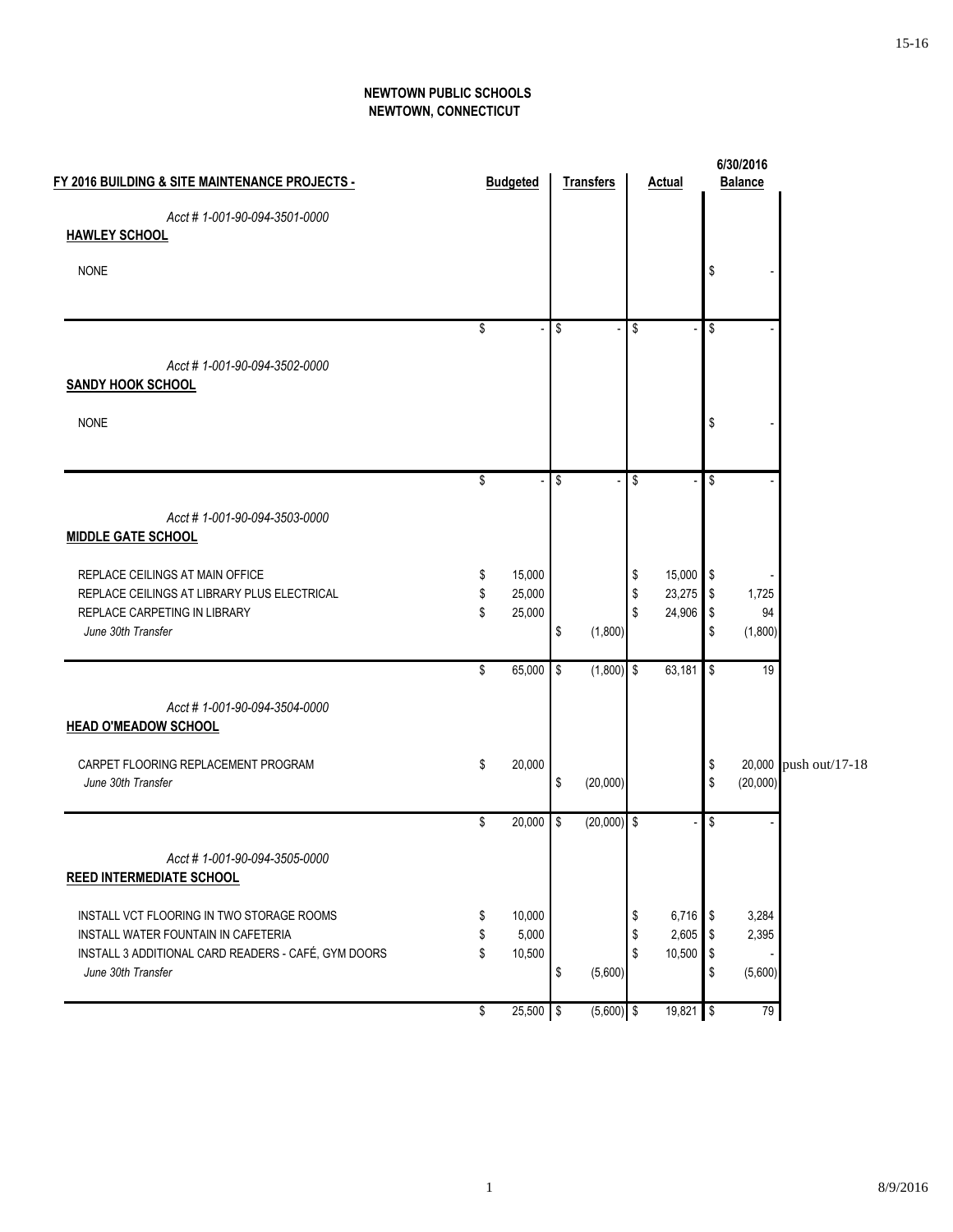#### **NEWTOWN PUBLIC SCHOOLS NEWTOWN, CONNECTICUT**

|                                                                                                                                                                                  |                      |                                     |            |                  |                      |                           |                            | 6/30/2016                            |                       |
|----------------------------------------------------------------------------------------------------------------------------------------------------------------------------------|----------------------|-------------------------------------|------------|------------------|----------------------|---------------------------|----------------------------|--------------------------------------|-----------------------|
| FY 2016 BUILDING & SITE MAINTENANCE PROJECTS -                                                                                                                                   |                      | <b>Budgeted</b>                     |            | <b>Transfers</b> |                      | <b>Actual</b>             |                            | <b>Balance</b>                       |                       |
| Acct #1-001-90-094-3506-0000<br><b>MIDDLE SCHOOL</b>                                                                                                                             |                      |                                     |            |                  |                      |                           |                            |                                      |                       |
| REPLACE ROOF SECTION OVER TUNNEL<br>REPAINT LOCKERS - PHASED PROJECT<br><b>REPAIR &amp; PAINT STUCCO - PHASED PROJECT</b><br>ETCH AND REPAINT TECH ED ROOM<br>June 30th Transfer | \$<br>\$<br>\$<br>\$ | 17,000<br>15,000<br>18,000<br>6,000 | \$         | (19,000)         | \$<br>\$<br>\$<br>\$ | 14,894<br>15,000<br>7,150 | \$<br>\$<br>\$<br>\$<br>\$ | 2,106<br>10,850<br>6,000<br>(19,000) |                       |
|                                                                                                                                                                                  | \$                   | 56,000                              | $\sqrt{2}$ | $(19,000)$ \$    |                      | 37,044                    | \$                         | (44)                                 |                       |
| Acct #1-01-90-094-3507-0000<br><b>HIGH SCHOOL</b>                                                                                                                                |                      |                                     |            |                  |                      |                           |                            |                                      |                       |
| REPAINT LOCKERS - MULTI YEAR PROJECT<br>REPLACE LOBBY FLOORING<br>VISITOR BLEACHERS - ADA COMPLIANT                                                                              | \$<br>\$<br>\$       | 15,000<br>35,000<br>65,000          |            |                  | \$<br>\$             | 15,000<br>63,379          | $\sqrt[6]{3}$<br>\$<br>\$  | 1,621                                | 35,000 push out/17-18 |
| June 30th Transfer                                                                                                                                                               |                      |                                     | \$         | (36, 600)        |                      |                           | \$                         | (36,600)                             |                       |
|                                                                                                                                                                                  | \$                   | 115,000                             | $\sqrt{2}$ | $(36,600)$ \$    |                      | 78,379                    | \$                         | 21                                   |                       |
| Acct #1-001-90-094-3508-0000<br><b>SYSTEM WIDE</b>                                                                                                                               |                      |                                     |            |                  |                      |                           |                            |                                      |                       |
| <b>NONE</b>                                                                                                                                                                      |                      |                                     |            |                  |                      |                           | \$                         |                                      |                       |
|                                                                                                                                                                                  | \$                   |                                     |            |                  | \$                   |                           | \$                         |                                      |                       |
| <b>TOTAL BUILDING &amp; SITE MAINTENANCE PROJECTS</b>                                                                                                                            | \$                   | $281,500$ \$                        |            | $(83,000)$ \$    |                      | $198,425$ \$              |                            | 75                                   |                       |
|                                                                                                                                                                                  | <b>BUDGETED</b>      |                                     | \$         | 281,500          |                      |                           |                            |                                      |                       |

| 1st Transfer 6/30/16 | S. | (83,000) |
|----------------------|----|----------|
| <b>TOTAL BUDGET</b>  |    | 198,500  |